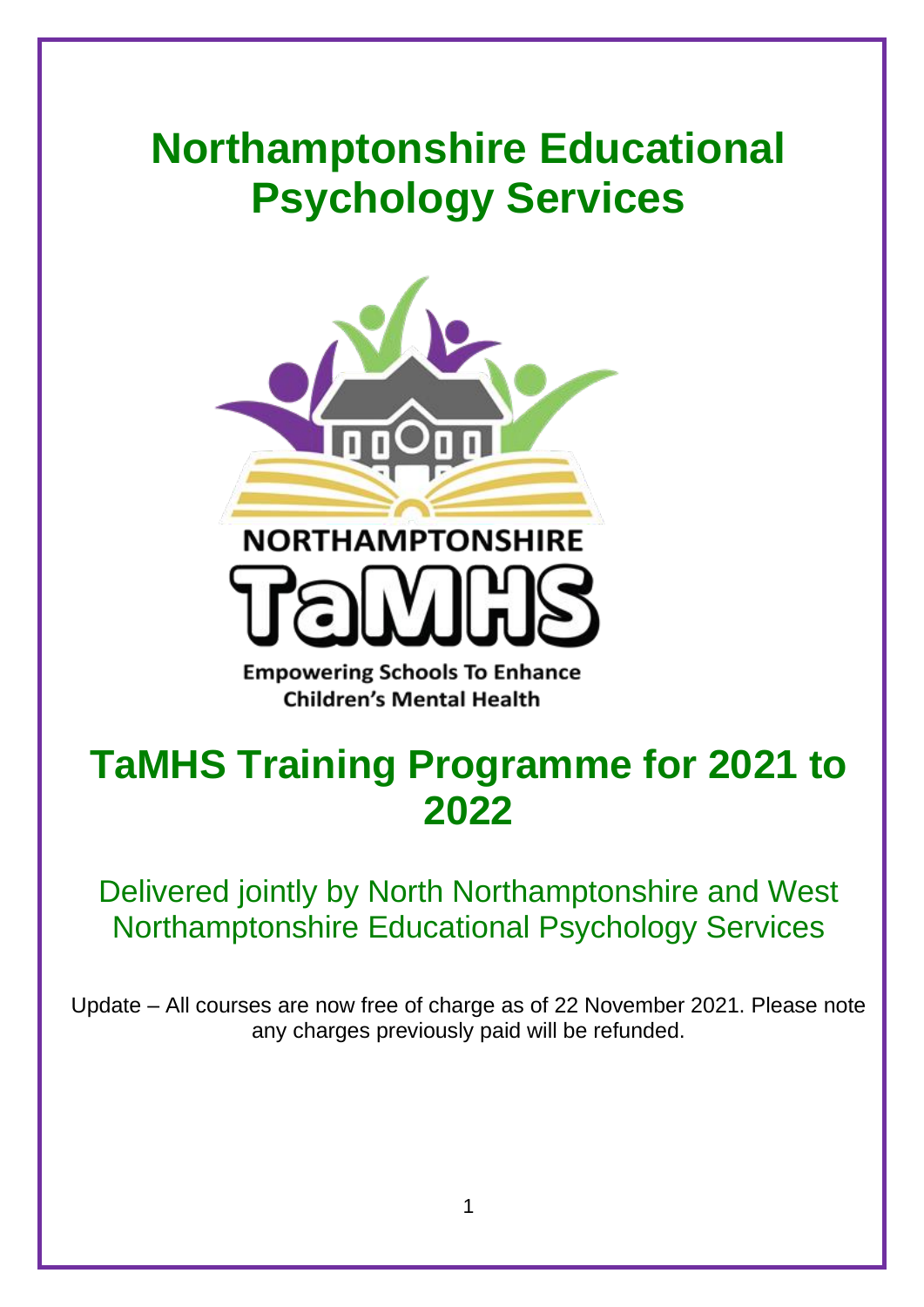### **Contents**

| Adolescent Brains: How to meet the challenge of helping them learn & stay safe  4 |  |
|-----------------------------------------------------------------------------------|--|
|                                                                                   |  |
|                                                                                   |  |
|                                                                                   |  |
|                                                                                   |  |
|                                                                                   |  |
|                                                                                   |  |
|                                                                                   |  |
|                                                                                   |  |
|                                                                                   |  |
| Promoting Positive Transitions for Year 7s settling into Secondary School 15      |  |
|                                                                                   |  |
|                                                                                   |  |
|                                                                                   |  |
|                                                                                   |  |
|                                                                                   |  |
|                                                                                   |  |
|                                                                                   |  |
|                                                                                   |  |
|                                                                                   |  |
|                                                                                   |  |
| Solihull Foundation Training and Solihull Parent Group Facilitator Training  23   |  |
|                                                                                   |  |
|                                                                                   |  |
|                                                                                   |  |
|                                                                                   |  |
|                                                                                   |  |
|                                                                                   |  |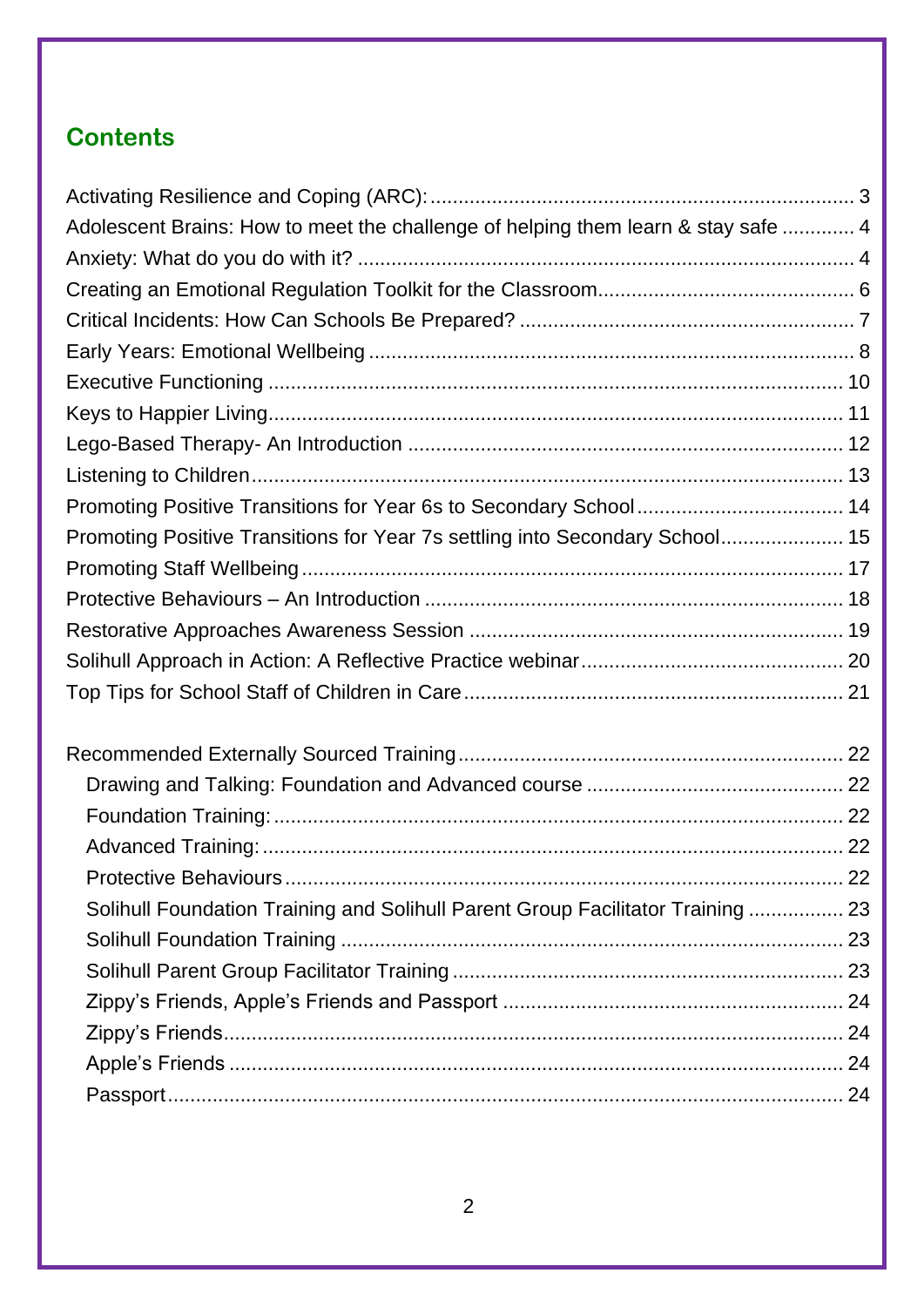## **Activating Resilience and Coping (ARC):**

<span id="page-2-0"></span>A cognitive behavioural approaches programme to promote resilience and coping skills in children and young people

#### **Date:**

Tuesday 9th November 2021 and Tuesday 23rd November 2021

### **Time:**

09:30 - 12:30

### **Location:**

This training will be delivered virtually due to Covid-19

### **Cost for two sessions:**

Free

### **Details:**

We know that research into promoting and developing resilience shows that Cognitive Behavioural Therapy helps children and young people cope better with challenges in their lives. The Northamptonshire EPS have therefore written a programme for Key Stage 2 and Key Stage 3 students, underpinned by cognitive behavioural approaches, which aims to:

- Teach life skills for coping with challenging situations.
- Normalise states of emotional distress, and develop self-regulation and selfsoothing skills.
- Build positive social networks and role models, and teach constructive peer relationship skills, thus reducing bullying.
- Improve attitudes to learning and academic performance.

This programme can be delivered at the universal level or to small groups.

This online training aims to enable school staff to:

- Facilitate this programme within their educational settings.
- Understand the theoretical underpinnings of the programme including the cognitive behavioural therapy model and the relationship between risk and preventative factors and resilience.
- Identify the skills needed to run the programme within their setting.

All staff who attend this training will receive a PDF of session plans including resources that can be used in each session, which will enable them to deliver the programme. They will also be signposted to other resources that will further support the implementation of the programme.

This course is aimed at teachers, teaching assistants and pastoral support staff who work with all children and young people, and those with social, emotional and mental health needs.

Please visit [ARC: Activating Resilience & Coping Skills](https://www.eventbrite.co.uk/e/arc-activating-resilience-and-coping-skills-in-cyp-cba-programme-tickets-166311635579) to reserve a place.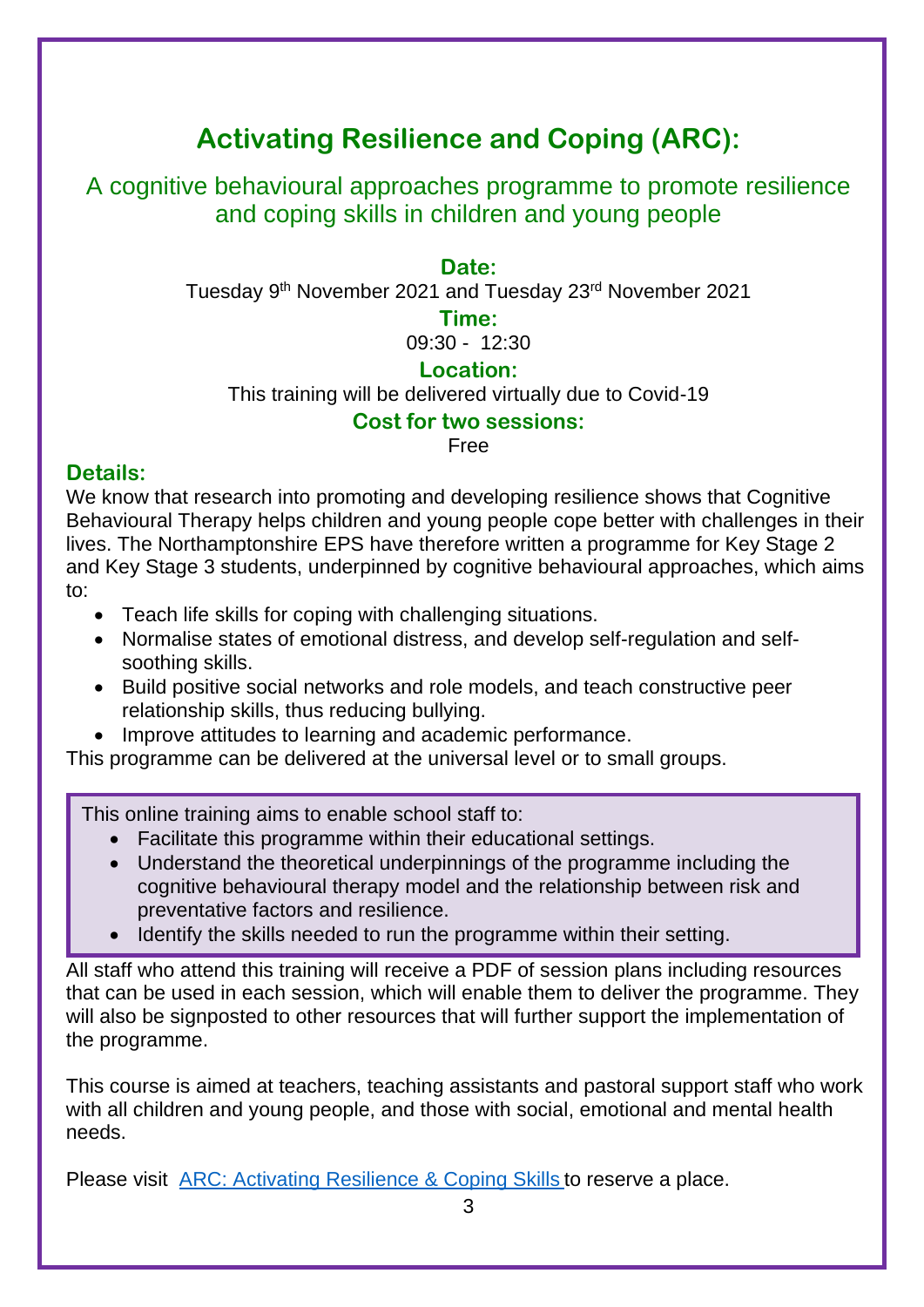### <span id="page-3-0"></span>**Adolescent Brains: How to meet the challenge of helping**

### **them learn & stay safe**

**Date:**

Wednesday 1<sup>st</sup> December 2021

**Time:**

 $09:30 - 12:30$ 

### **Location:**

This training will be delivered virtually due to Covid-19

### **Cost:**

Free

### **Details:**

Adolescence is a time of major transition from childhood to adulthood, and a time of striking changes in the brain, with huge reorganisation and restructuring alongside development of more advanced functions. In fact, the brain doesn't function or look like an adult brain until the early 20s. Advances in brain imaging using MRI scans now tell us that adolescence features a second 'wave' of brain growth and provides an opportunity to rewire the brain dependent on learning. Along with huge changes in hormone levels and brain chemistry, adolescent brain research has much to tell us about how young adults learn, socialise and behave, and the best ways to keep them motivated and keep them safe.

This half-day training seeks to provide participants with:

- A foundation in human brain development and brain function.
- A greater understanding of how adolescent brains change and develop.
- Awareness of adolescent skills, abilities and vulnerabilities due to brain changes.
- Knowledge around risk taking and reward, thinking about how to keep adolescents safe.
- <span id="page-3-1"></span>• Practical ideas about what we can do to support adolescent brain development and how to engage and motivate young people in learning.

This course is aimed at any professionals who work with adolescents and want to learn more about how they can support them.

Please visit [Adolescent Brain](https://www.eventbrite.co.uk/e/adolescent-brain-tickets-165266571765) to reserve a place.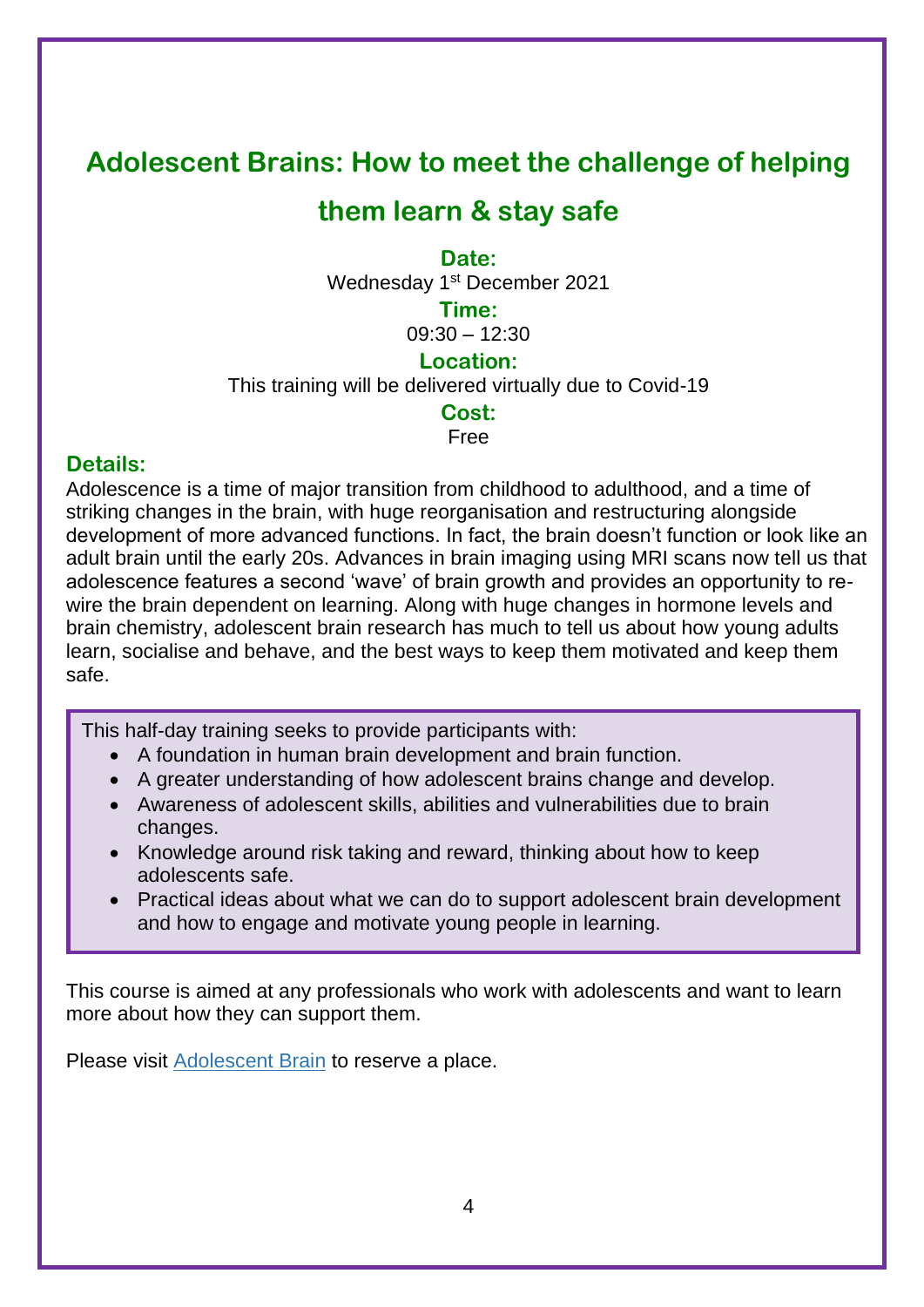### **Anxiety: What do you do with it?**

**Date:**

Wednesday 20<sup>th</sup> April 2022

### **Time:**

 $10:00 - 12:00$ 

#### **Location:**

This training will be delivered virtually due to Covid-19

#### **Cost:**

Free

### **Details:**

Anxiety is a natural feeling we all experience from time to time which can be useful when we face new or stressful situations. It can be our body's way of preparing us to face a challenge by releasing a hormone called adrenaline which causes an alert and ready to react response sometimes known as 'fight or flight'. All children and young people can get anxious and this is a normal as they grow up to develop their survival skills. However sometimes Anxiety can occur too often and at the wrong time and this may affect a child's everyday life, development and relationships. Recent research suggests that as many as 1 in 6 young people will experience an anxiety condition at some point in their lives, this means that up to 5 people in a class may be living with higher levels of anxiety, whether that be OCD (obsessive compulsive disorder), social anxiety and shyness, exam stress, worry or panic attacks.

This half-day training aims to enable school staff to:

- Understand that anxiety can be adaptive and part of the normal development of children and young people.
- Know that anxiety has cognitive, physiological and behavioural components.
- Be aware of ways to support children experiencing higher levels of anxiety and where further help and resources can be accessed.

This course is aimed at professionals working with children and young people in a range of settings.

<span id="page-4-0"></span>Please visit [Anxiety: What do you do with it?](https://www.eventbrite.co.uk/e/anxiety-what-do-you-do-with-it-tickets-166487112435) to reserve a place.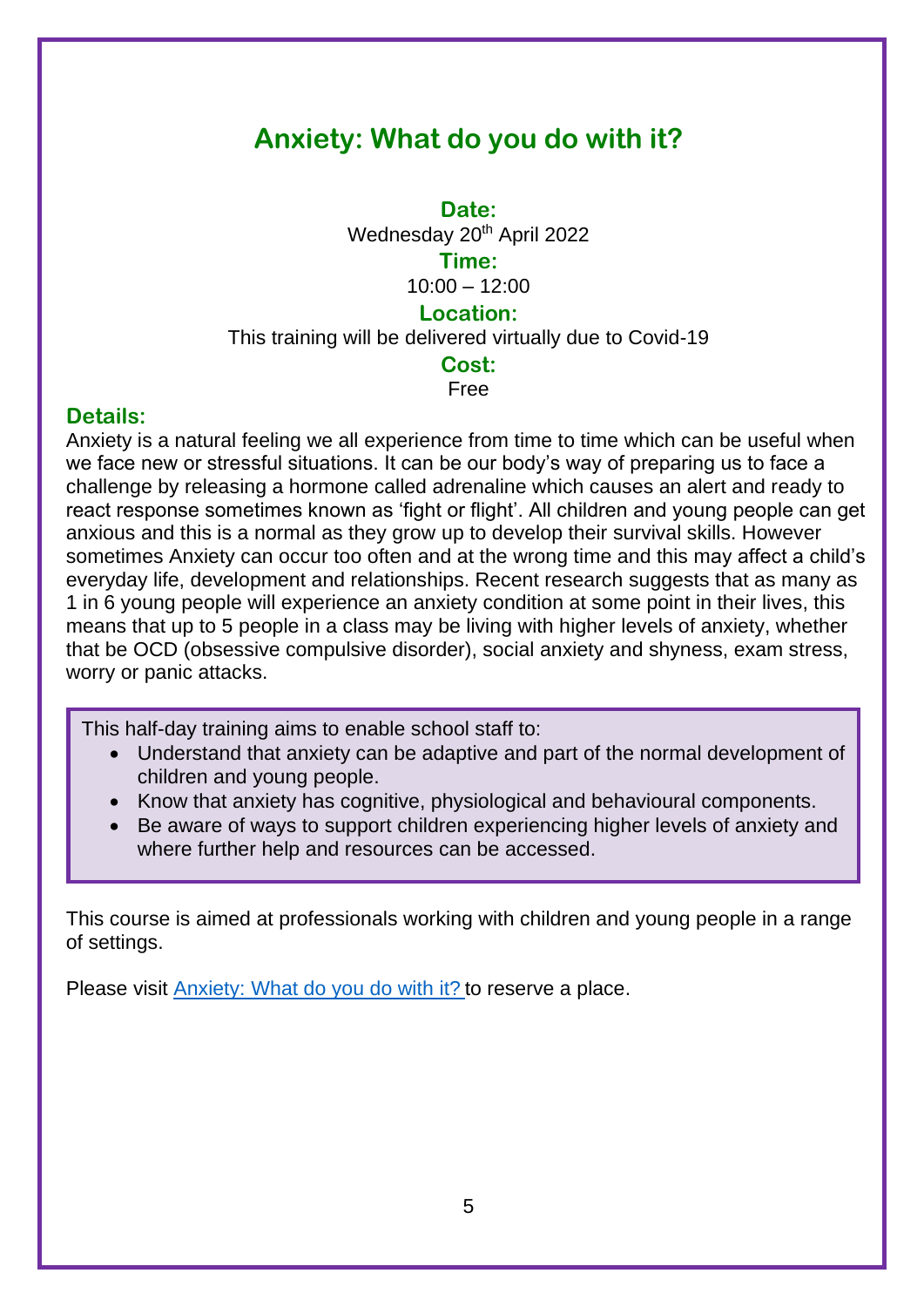### **Creating an Emotional Regulation Toolkit for the Classroom**

#### **Date:**

Wednesday 24th November 2021 **or** Wednesday 9th March 2022

#### **Time:**

09:30 – 12:30

### **Location:**

This training will be delivered virtually due to Covid-19

#### **Cost:**

#### Free

### **Details:**

Emotional Regulation is an essential process for all children, helping them to be in a brain state for learning. The pressures of 21st Century living have increased the prevalence of anxiety in children, which is transferred to their lived experience in school, where we may experience their behaviour as angry outbursts or 'inappropriate responses.' As educators and carers of children we can understand what is happening in their brains and bodies and model a range of techniques that children can use in order to improve their emotional regulation.

This online training aims to enable participants to become aware of:

- The importance of co-regulating emotions with children, as in a healthy attachment.
- The relationship between the brain, feelings and the body.
- The importance of labelling feelings and recognising when children don't feel safe.
- Techniques to help regulate feelings with children using the 7 points of Relax Kids.
- Ways of helping those children who have experienced Adverse Childhood Experiences.
- Mindfulness and other techniques to use with children
- What might go into the box?

Emotional Regulation Toolkits can be used in the home, across the whole school, with whole classes, with small groups and with individual children.

To reserve a place please visit:

[Emotional Regulation Toolkit 24 Nov 2021](https://www.eventbrite.co.uk/e/creating-an-emotional-regulation-toolkit-for-the-classroom-tickets-166488683133)

Emotional Regulation Toolkit 9 March 2022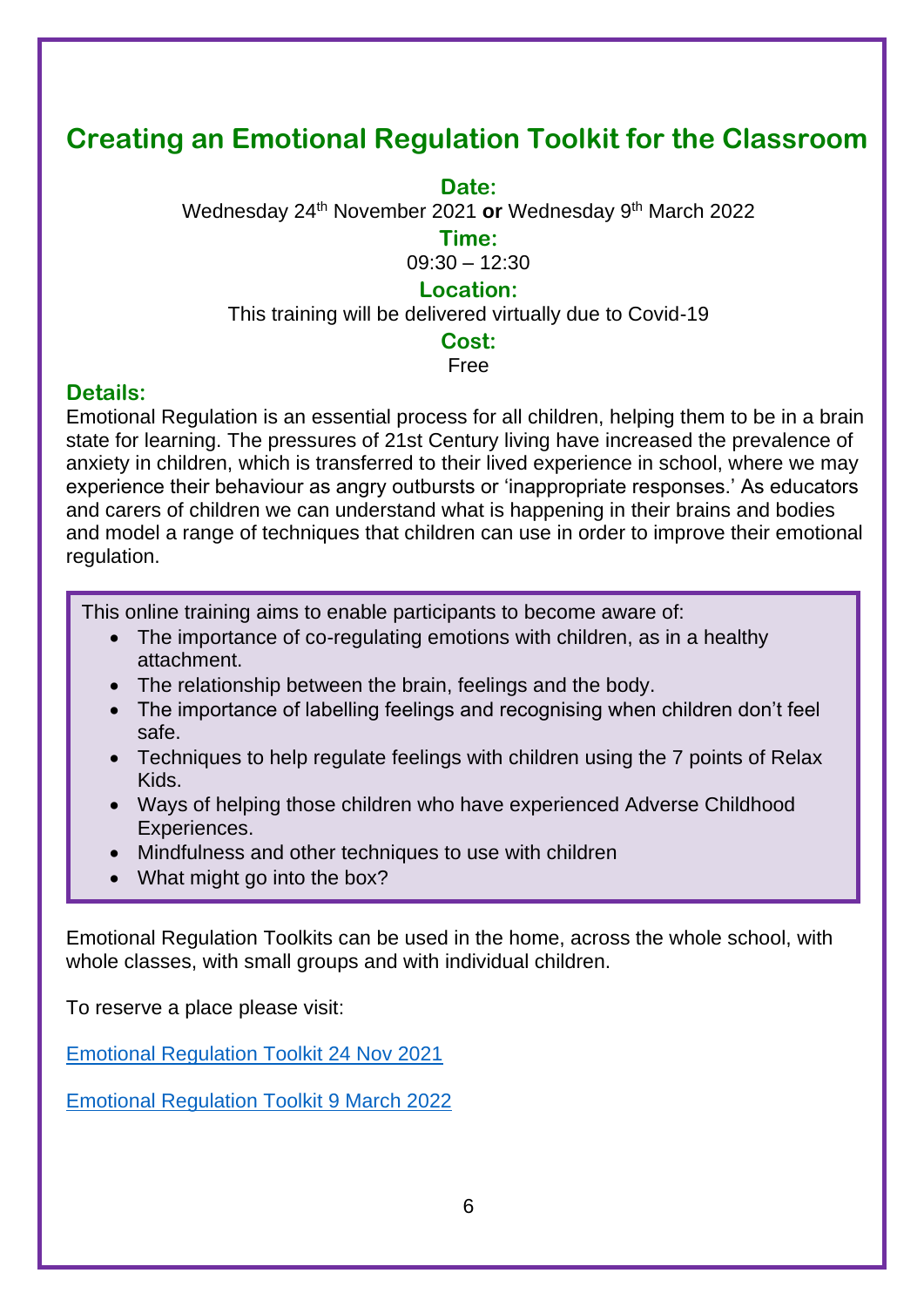### <span id="page-6-0"></span>**Critical Incidents: How Can Schools Be Prepared?**

**Date:**

Tuesday 18th January 2022

**Time:**

09:30 – 12:00

### **Location:**

This training will be delivered virtually due to Covid-19

### **Cost:**

Free

### **Details:**

This session serves to help schools prepare for the unwelcome but possible occurrence of a critical or tragic event happening at school or within the school community and adversely affecting the school. Unfortunately, incidents such as a child / student / staff death or other sudden tragic events affecting the school community traumatically, can happen when we least expect it. In our experience of supporting schools, the benefits of being prepared to ensure the best possible response to supporting the school community have been found to greatly enhance positive outcomes.

This half-day training session will introduce participants to:

- Guidance materials which consider the need for addressing necessary organisational structures, communication issues, and need for psychological support for those experiencing distress.
- The focus of interventions that help the school to cope with the impact of a critical incident.
- Strategies and approaches which help to bring the school back to normal routines and functioning as quickly as possible.

This course is suitable for anyone within the school community who already has, or is considering having a role in taking a lead in an incident or supporting staff and / or students following an incident.

Please visit [Critical Incidents](https://www.eventbrite.co.uk/e/critical-incidents-how-schools-can-be-prepared-tickets-166492590821) to reserve a place.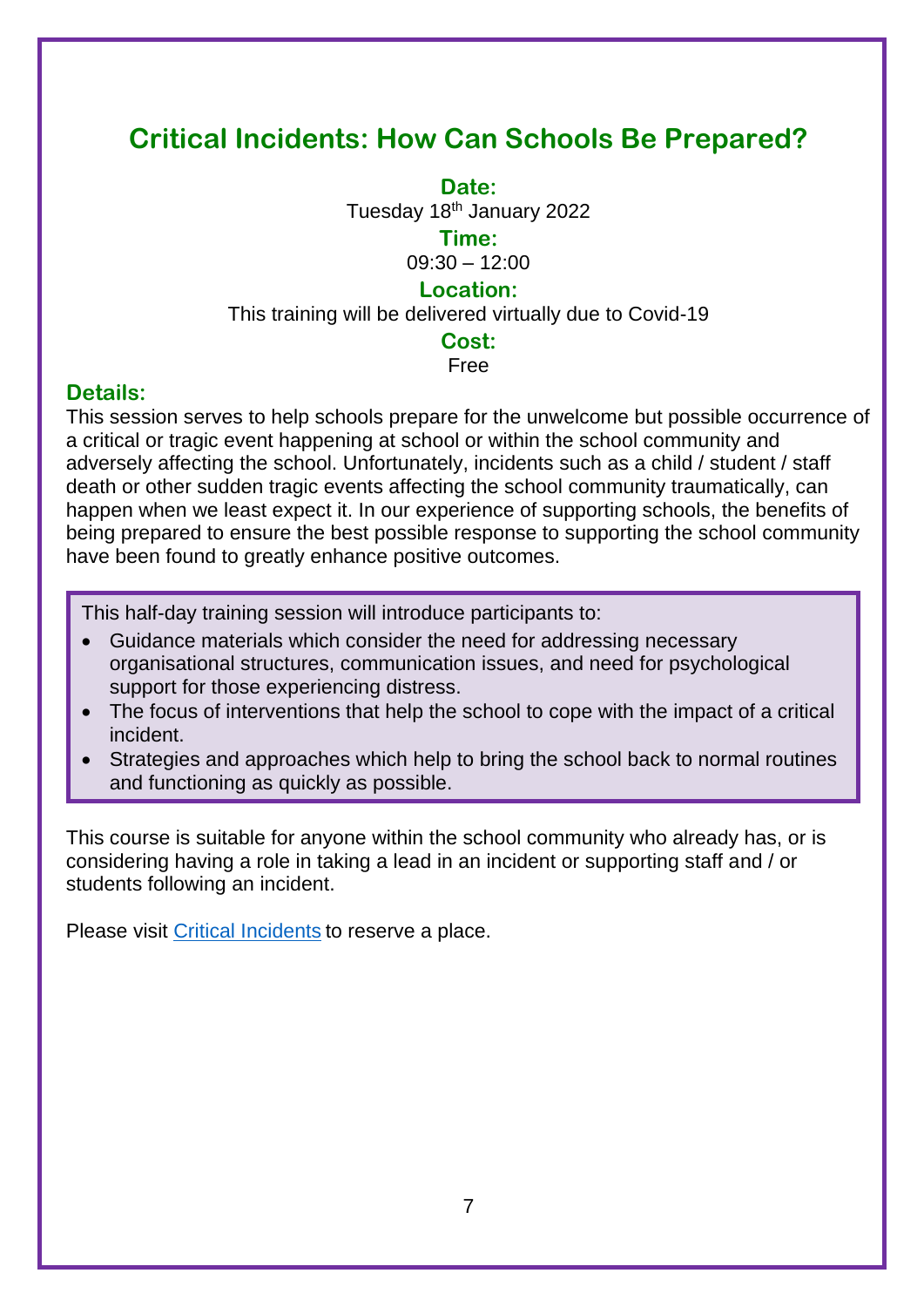### <span id="page-7-0"></span>**Early Years: Emotional Wellbeing**

**Date:**

Tuesday 12<sup>th</sup> October 2021

**Time:**

09:30 – 12:00

### **Location:**

This training will be delivered virtually due to Covid-19

### **Cost:**

Free

### **Details:**

The United Nations Convention on the Rights of the Child<sup>1</sup> acknowledges the family as the fundamental unit of society. It stresses the role of parents as the primary care-givers with responsibility for the up-bringing of their children and obliges governments to support parents in fulfilling their essential role.<sup>2</sup>

Why is it important to understand Emotional Well-being in younger children?

It is a common misperception that infants and toddlers are too young to remember or be impacted by domestic violence, but the Adverse Childhood Experiences (ACEs) study tells us that what happens early in life matters.

Research in neuroscience (brain and nervous system) tells us that infants and toddlers are most vulnerable, because trauma that occurs during this stage impacts a child's wellbeing.

Studies show that far from watching passively, children experience the abuse with all of their senses entire system, including those systems that help infants build capacity for self regulation.

A quarter (25%) of children in high-risk domestic abuse households are under 3 years old. On average, high-risk abuse has been going on for 2.6 years, meaning these children are living with abuse for most of their life 2. Research has shown that infants as younger as one year old can experience trauma symptoms as a result of witnessing domestic violence (Bogat, G.A., 2005)

Children's age and developmental stage is a vital factor often not taken into account by mainstream services, particularly with children under three.

<sup>2</sup> **The four general principles are:**that all the rights guaranteed by the Convention must be available to all children without discrimination of any kind (Article 2); that the best interests of the child must be a primary consideration in all actions concerning children (Article 3); that every child has the right to life, survival and development (Article 6); and that the child's views must be considered and taken into account in all matters affecting him or her (Article 12).

<sup>1</sup> [Childrens Rights Website](https://www.childrensrights.ie/sites/default/files/submissions_reports/files/UNCRCEnglish_0.pdf)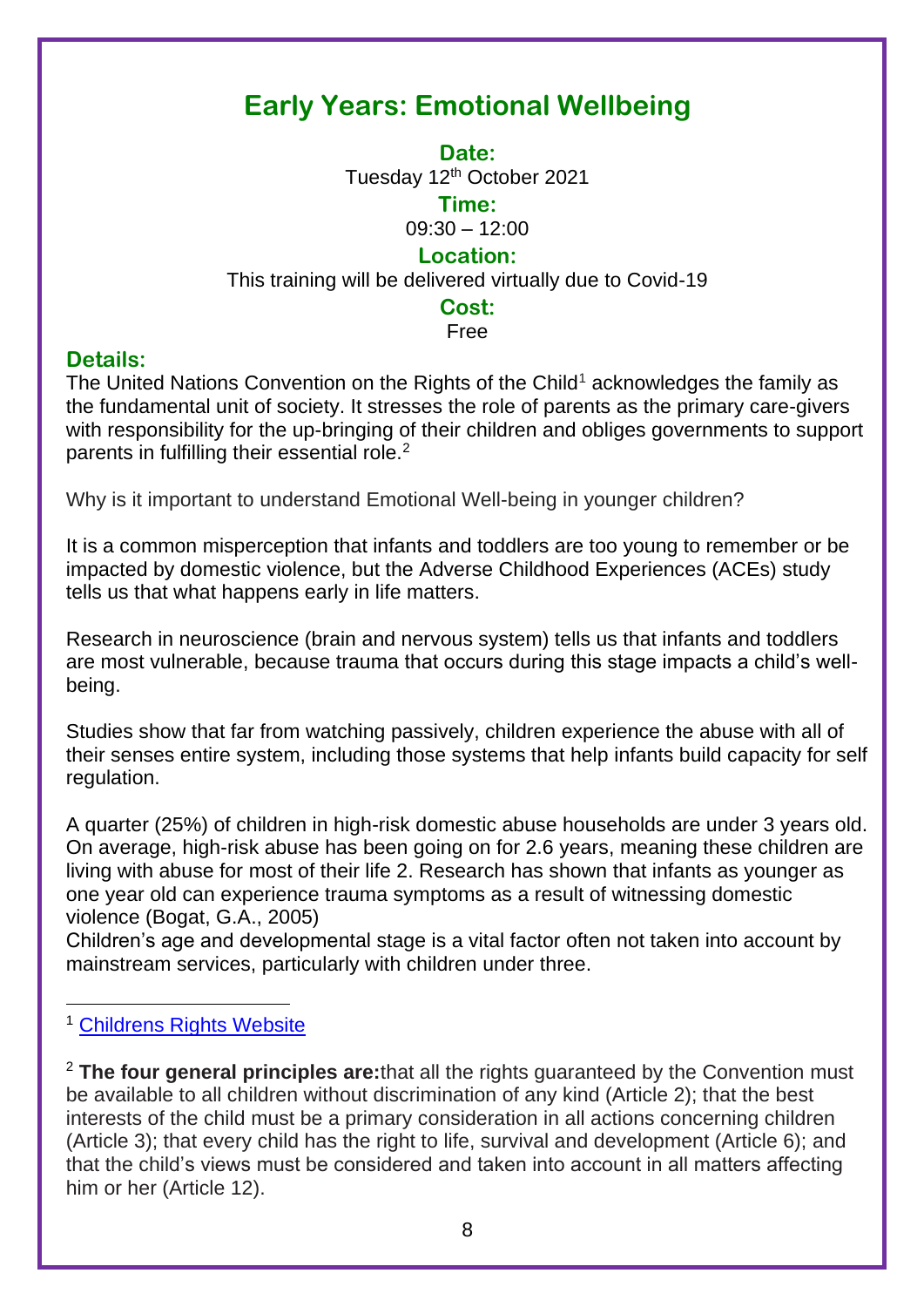Delegates will:

Develop an understanding of what healthy emotional development looks like in younger children

Develop an understanding of factors that can help and hinder healthy emotional development in younger children

Develop an understanding that adult emotional availability is pivotal to younger children's emotional health

Develop an understanding of disrupted care and likely effect on younger children: may become anxious; may complain of tummy-aches or start to wet their bed; may include eating problems, sleep disturbances, lack of normal responsiveness to others, difficulty going to sleep, have temper tantrums and start to behave as if they are much younger than they are. They may also find it difficult to separate when they start nursery or school.

Have practical guidance on how early years settings, child minders and schools can create nurturing environments that support emotional well-being (e.g. nurturing relationships, kindness, fun, safe spaces, key adults, Educational Psychology Service)

Increase their knowledge of effective techniques for enhancing emotional well-being e.g. EPS EY SEMH project; The Solihull Approach; Emotion Coaching – using CONNECT model for younger children; ELSA

Highlight how working in partnership with families strengthens emotional well-being.

For teachers and support staff working with children in Early Years, Reception or Year 1, this course is aimed at developing understanding of factors for healthy emotional development in younger children and strategies for enhancing this.

Please visit [Early Years: Emotional Wellbeing](https://www.eventbrite.co.uk/e/early-years-emotional-wellbeing-tickets-166498815439) to reserve a place.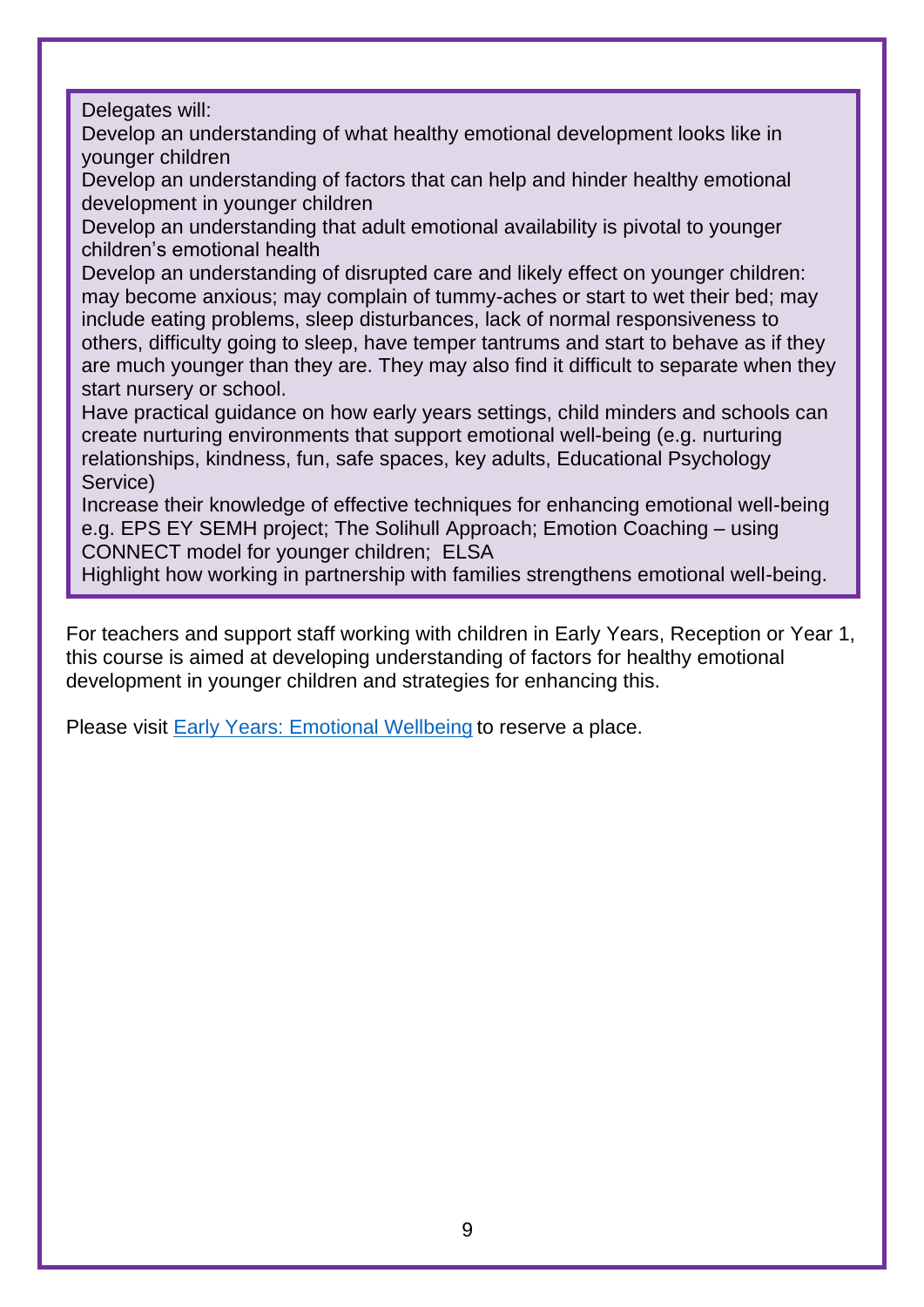### **Executive Functioning**

**Date:**

Thursday 3<sup>rd</sup> February 2022

**Time:**

09:30 – 12:00

### **Location:**

<span id="page-9-0"></span>This training will be delivered virtually due to Covid-19

### **Cost:**

Free

### **Details:**

Executive Functions (EF) help us to complete a task, filter distractions, resist inappropriate or non-productive impulses, and sustain attention during a particular activity. We use them to set goals and plan ways to meet them, assess our progress along the way, and adjust the plan if necessary, whilst managing emotions, such as frustration. These skills are important for all of us to be able to respond to the demands of everyday life, and are hugely important for learning.

The session's objectives:

- To develop an understanding of what EF is and why they are important.
- To understand why and who are most vulnerable to having EF difficulties.
- To find out about activities and strategies you can use in school to improve children's EF and as a result their readiness to learn.

This course is aimed at teachers, teaching assistants and pastoral support staff who work with all children and young people, and those with social, emotional and mental health needs.

Please visit [Executive Functioning](https://www.eventbrite.co.uk/e/executive-functioning-tickets-166500775301) to reserve a place.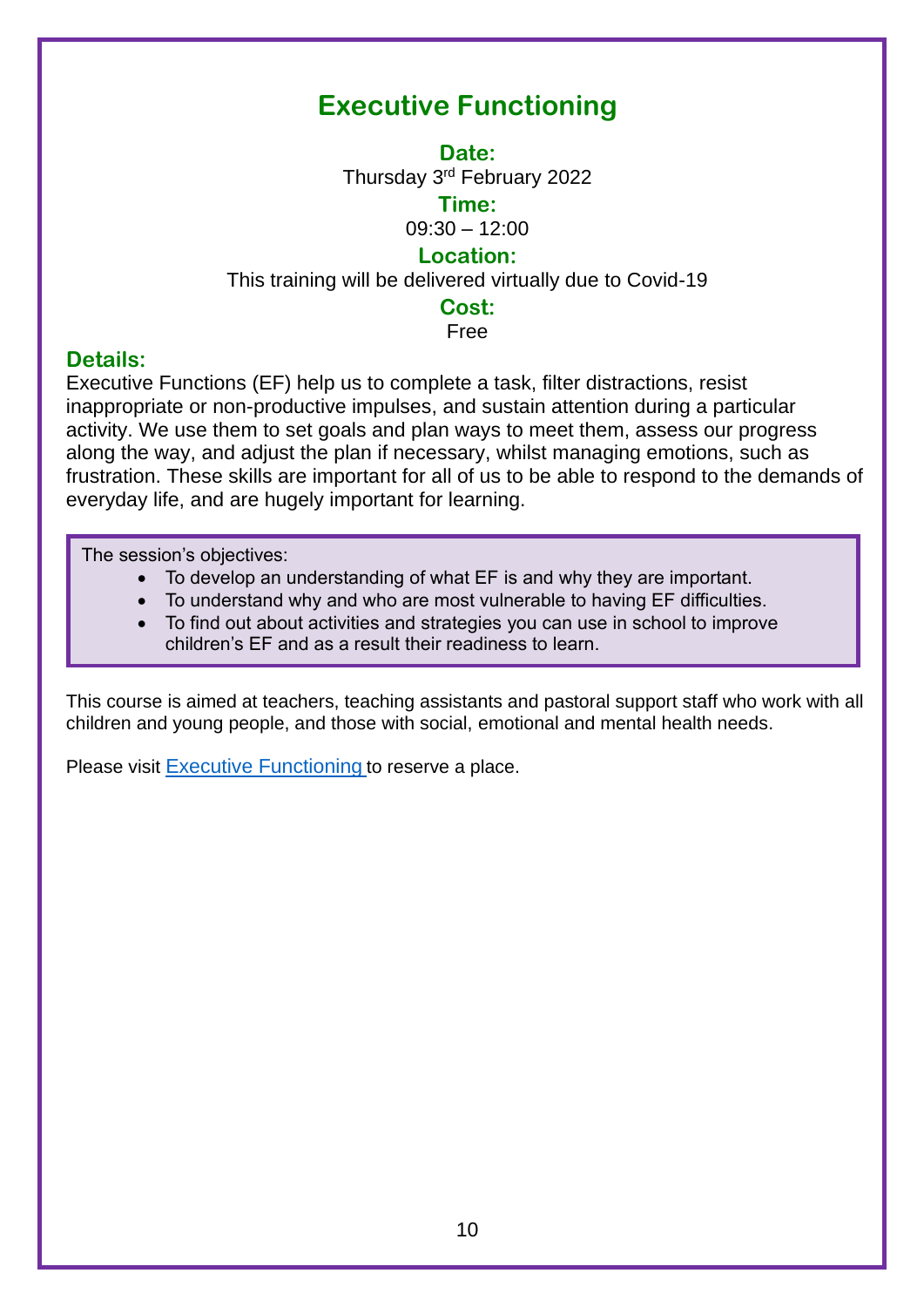### **Keys to Happier Living**

**Date:**

Tuesday 1<sup>st</sup> March 2022

**Time:**

09:30 – 12:00

### **Location:**

<span id="page-10-0"></span>This training will be delivered virtually due to Covid-19

### **Cost:**

Free

### **Details:**

Action for Happiness- a movement for positive social change, with the goal of happiness for everyone- have reviewed the latest research from psychology and related fields considering what influences our levels of happiness. Everyone's path to happiness is different, but the evidence suggests that there are some commonalities in what can help us to experience greater levels of happiness.

Action for Happiness have brought together this research to develop the 'Ten Keys for Happier Living' all of which consistently have a positive impact on people's happiness and well-being.

This training aims to:

- Provide an overview of the 'Ten Keys for Happier Living' based on the 'GREAT DREAM' model by Action for Happiness.
- Provide information about the Keys to Happier Living Toolkit for Primary Schools (KS2).

Please visit [Keys to Happier Living](https://www.eventbrite.co.uk/e/keys-to-happier-living-tickets-166503064147) to reserve a place.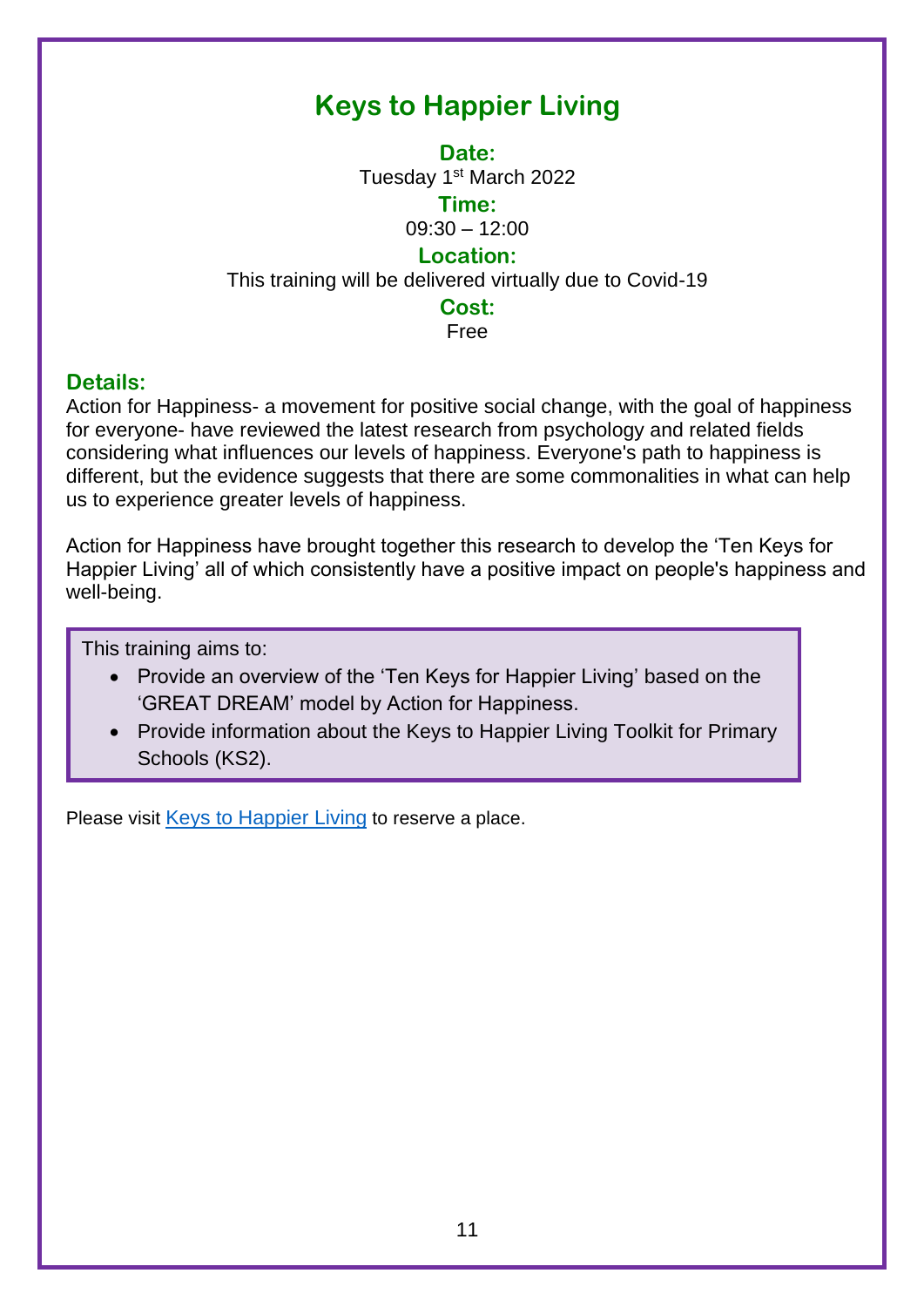### <span id="page-11-0"></span>**Lego-Based Therapy- An Introduction**

**Date:**

Tuesday 1<sup>st</sup> February 2022

**Time:**

09:30 – 12:00

### **Location:**

This training will be delivered virtually due to Covid-19

### **Cost:**

Free

### **Details:**

LEGO® Based Therapy is a highly structured evidence based intervention, aimed at developing the social communication skills of children aged 5-14 from a variety of backgrounds. The intervention draws on the predictability and interest of LEGO®, allowing for an adult to facilitate problem solving and social communication learning. In LEGO® Based Therapy, social skills are learnt and practiced from peers within an environment which mimics real life, overcoming a key limitation on many social interventions.

The training in Northamptonshire was developed and is delivered by our Educational Psychologists who have substantial research and practical expertise within the intervention. It has been designed to focus on how this clinical intervention can be successfully implemented in a school environment and be accessible to school staff. This training is underpinned by an evidence based approach ensuring a better chance of witnessing the benefits which include:

- Shared Attention
- Collaboration
- Listening

-

- Social Communication
- Shared Enjoyment

Training Overview:

- An understanding of the underlining theories and principles
- Training on peer-led adult facilitation
- Practical applications and setting up in school
- Identification and monitoring progress
- Intervention fidelity
- Unique resources created for successfully implementing in school

This course is aimed at teachers, teaching assistants and pastoral support staff who work with all children and young people, and those with social, emotional and mental health needs.

Please visit [Lego Based Therapy](https://www.eventbrite.co.uk/e/lego-based-therapy-tickets-166609967899) to reserve a place.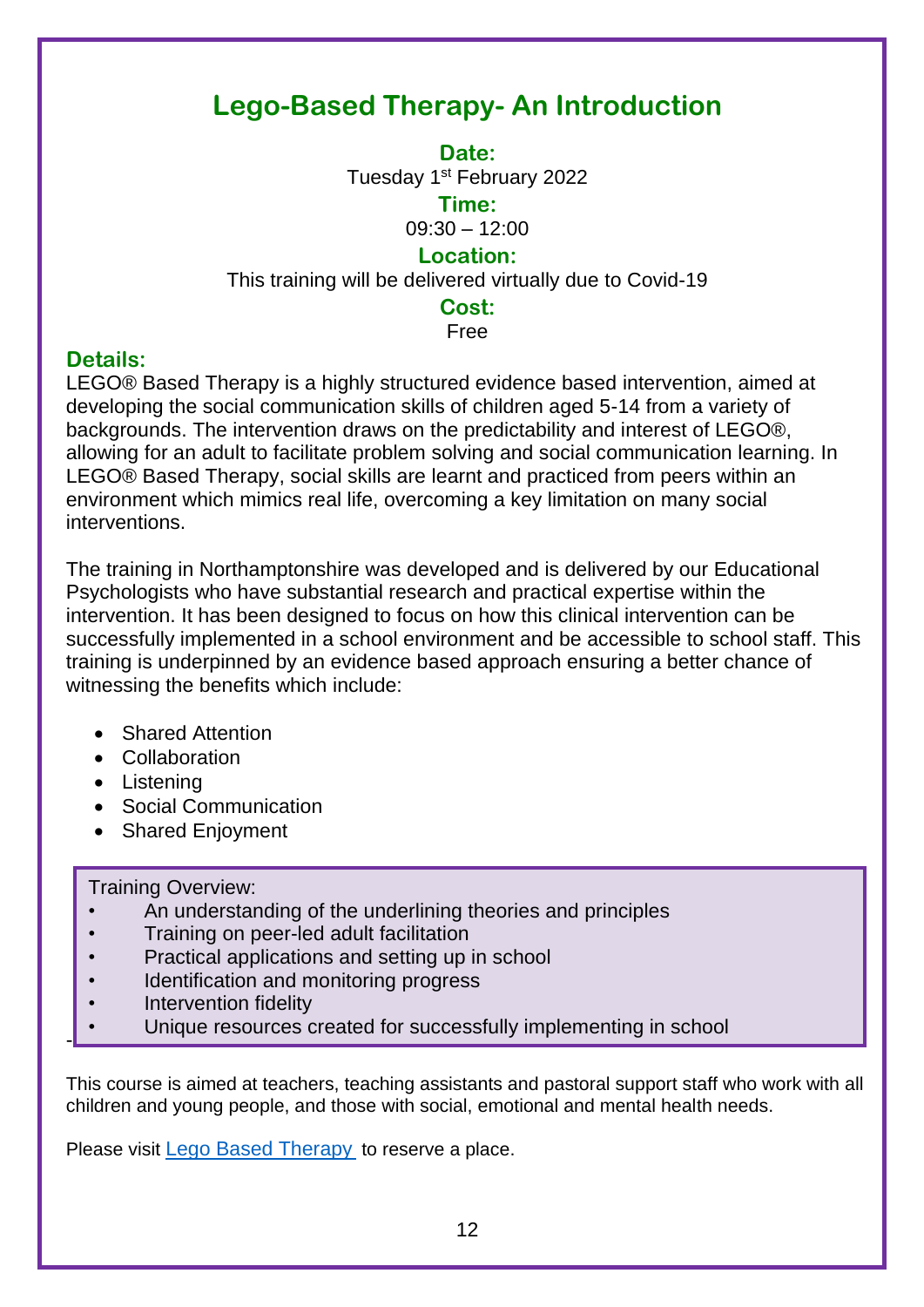### **Listening to Children**

**Date:**

Tuesday 15<sup>th</sup> March 2022

**Time:**

09:30 – 12:00

### **Location:**

<span id="page-12-0"></span>This training will be delivered virtually due to Covid-19

### **Cost:**

#### Free

### **Details:**

Every child has the right to be involved in decisions made about them as set out in the United Nations Convention on the Rights of the Child and numerous other sources of law and guidance.

Involving the child in decisions about them as well as the process of changing their own behaviours enhances their sense of autonomy, competence and belonging; increases their motivation and contributes to positive emotional wellbeing.

Using psychological theory and techniques including Personal Construct Psychology and Solution Focused Approaches, this session will help practitioners to understand and gain the child's perspective of a particular situation, thus enabling them to share their views.

Delegates will be provided with:

- An understanding of the benefits of gaining a rich picture of the child's perspective
- Awareness of the key principles for consulting with children and young people
- Practical guidance on talking with children and young people
- Knowledge of effective techniques for eliciting children and young people's views

All of which will enable children and young people's voices to be heard, so that they are at the centre of any decisions.

This course is aimed at teachers, teaching assistants and pastoral support staff who work with all children and young people, and those with social, emotional and mental health needs.

Please visit [Listening to Children](https://www.eventbrite.co.uk/e/listening-to-children-tickets-166611223655) to reserve a place.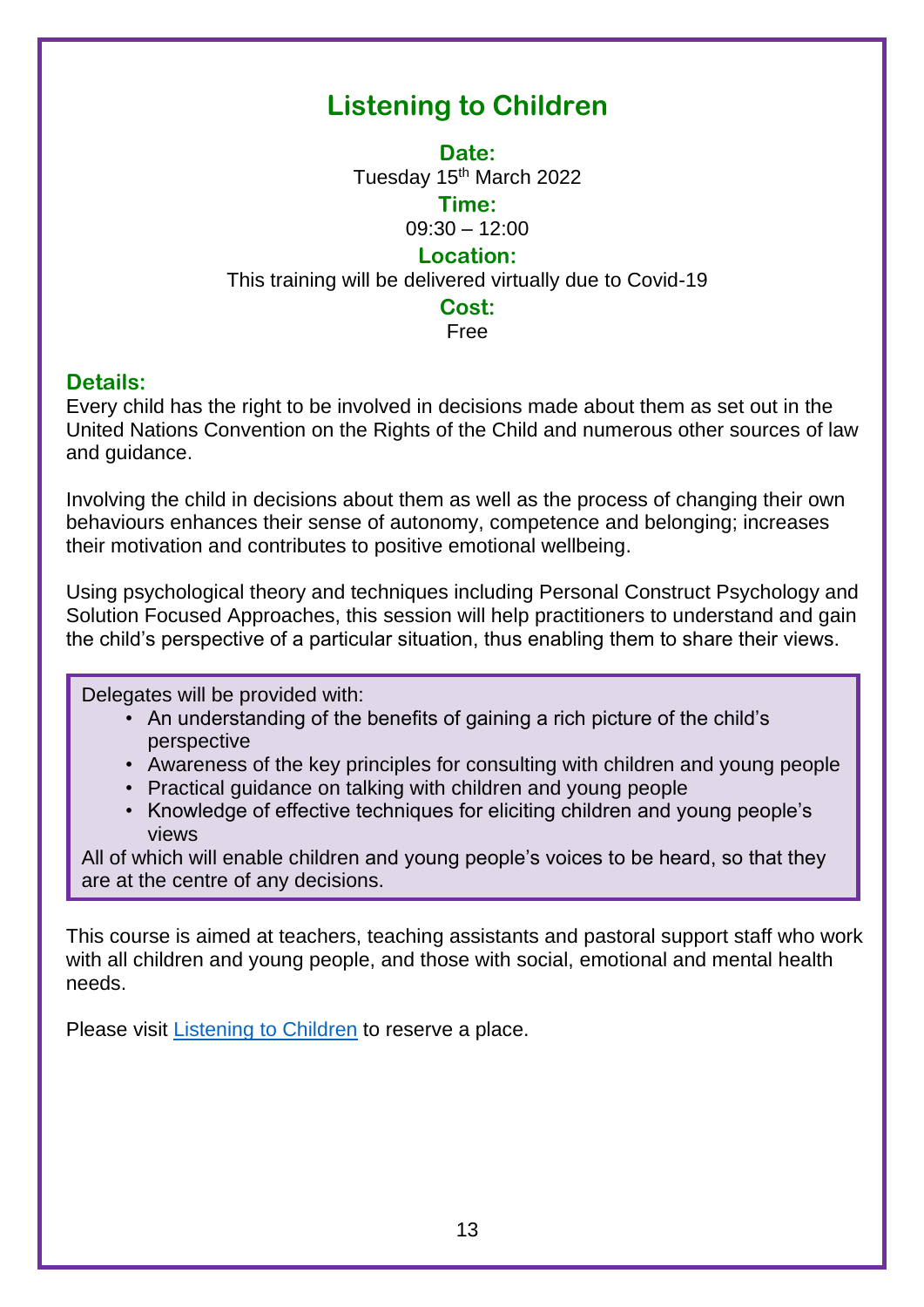### <span id="page-13-0"></span>**Promoting Positive Transitions for Year 6s to Secondary**

### **School**

**Date:** Tuesday 10<sup>th</sup> May 2022 **Time:** 09:30 – 11:30

### **Location:**

This training will be delivered virtually due to Covid-19

### **Cost:**

Free

### **Details:**

Change is a normal part of everyday life and can provide opportunities for personal growth and development of sense of self-efficacy and resilience. Whilst it can be a time of great excitement and opportunity, for some children and young people school transitions can be really difficult. As a result, they can have a negative impact on wellbeing and academic achievement.

Northamptonshire EPS have developed a four session programme to support this transfer which is specifically designed to be delivered by Year 6 Class Teachers. This programme recommends a range of activities with pupils including group discussion, written work and practical tasks. Through the programme, pupils are encouraged to reflect on their strengths and achievements and to capture their important memories of primary school. The sense of loss they may experience in leaving their friends, staff and the familiarity of their previous school is normalised alongside their worries and the sense of excitement they may feel about starting a new school. The implications and effects of COVID 19 are also highlighted and recognised. Coping strategies are explored and pupils are encouraged to find out facts about their new secondary school and to identify a network of support to reduce their potential anxieties. The webinar explains the rationale and research behind the programme, psychoeducational information and lesson content.

The 2-hour webinar aims to provide staff with;

- An understanding of potential difficulties that come with transitions
- An understanding of the research into transitions and rationale behind the transition programme
- Knowledge and skills to deliver the programme to support pupils with a more successful transition.

Staff who attend the session will receive all resources required to deliver the programme.

This course is aimed at teachers, teaching assistants and pastoral support staff who work with all children and young people, and those with social, emotional and mental health needs.

Please visit the [Promoting Positive Transitions Year 6](https://www.eventbrite.co.uk/e/promoting-positive-transitions-for-year-6s-to-secondary-school-tickets-166621965785) to reserve a place.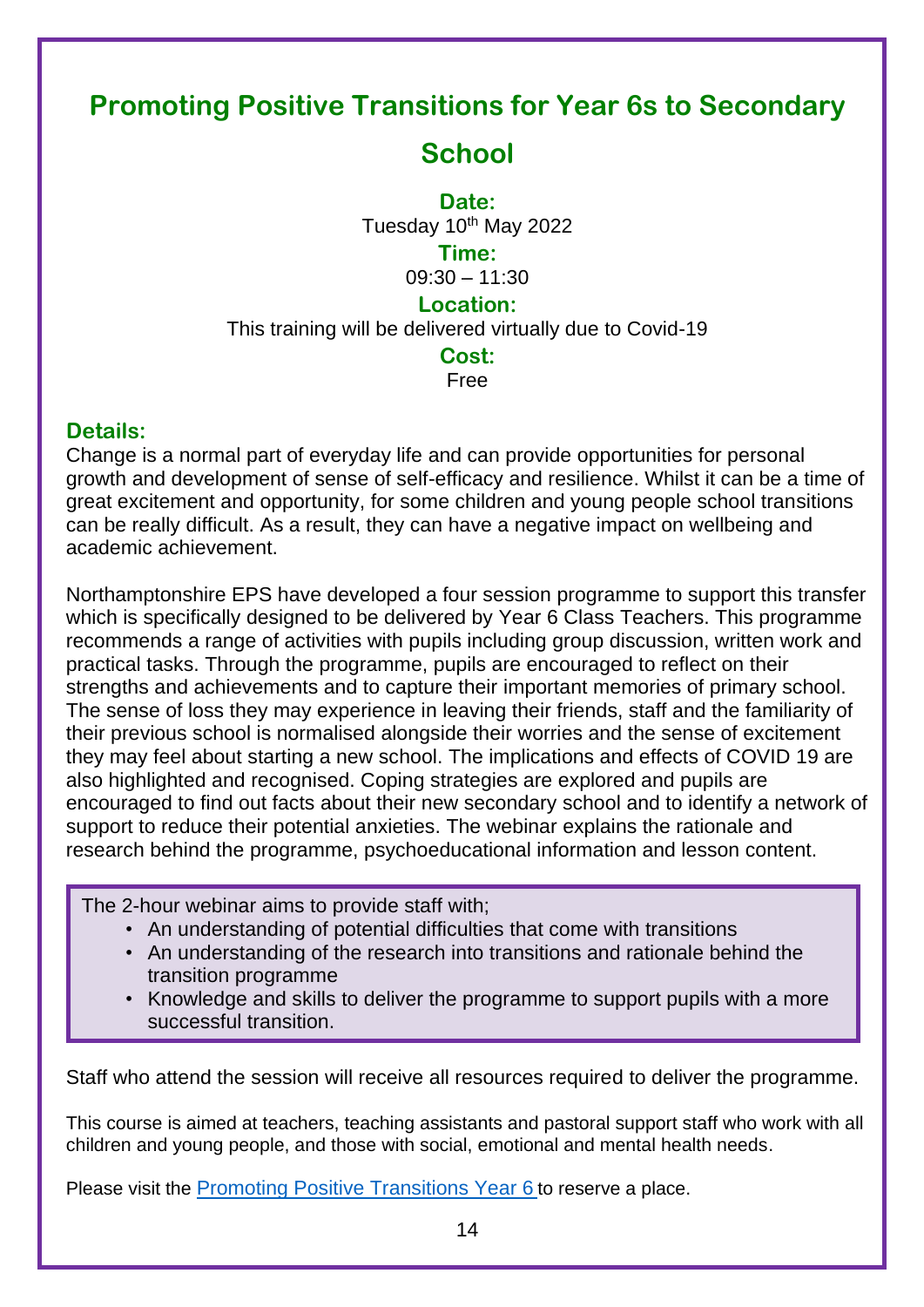### <span id="page-14-0"></span>**Promoting Positive Transitions for Year 7s settling into**

### **Secondary School**

**Date:**

Tuesday 12th October 2021 **or** Tuesday 17th May 2022

### **Time:**

09:30 – 11:30

### **Location:**

This training will be delivered virtually due to Covid-19

#### **Cost:**

Free

### **Details:**

Change is a normal part of everyday life and can provide opportunities for personal growth and development of sense of self-efficacy and resilience. Whilst it can be a time of great excitement and opportunity, for some children and young people, school transitions can be really difficult. As a result, they can have a negative impact on their wellbeing and academic achievement. Research has shown it can take the duration of Year 7 to settle into their new school and adjust to their new environment and routines. Bridging the gap between primary and secondary schools and providing a continuation of support into secondary is also key.

Northamptonshire EPS have developed a four-session programme to support this transfer which is specifically designed to be delivered by Year 7 Class Teachers to help their students settle into Secondary School. This programme recommends a range of activities with pupils including group discussion, written work and practical tasks. This programme can help tutors build rapport and get to know their students whilst allowing the class to get know each other better through the group tasks. Students are encouraged to reflect on their strengths and achievements and to capture their important memories of primary school. The sense of loss they may experience in leaving their friends, staff and the familiarity of their previous school is normalised alongside their worries and the sense of excitement they may feel about starting their new school. The implications and effects of COVID 19 are also highlighted and recognised. Coping strategies are explored and pupils are encouraged to find out facts about their new secondary school and to identify a network of support to reduce their potential anxieties. The webinar explains the rationale and research behind the programme, psychoeducational information and lesson content.

The 2-hour webinar aims to provide staff with;

- An understanding of potential difficulties that come with transitions
- An understanding of the research into transitions and rationale behind the transition programme
- Knowledge and skills to deliver the programme to support pupils with a more successful transition.

Staff who attend the session will receive all resources required to deliver the programme.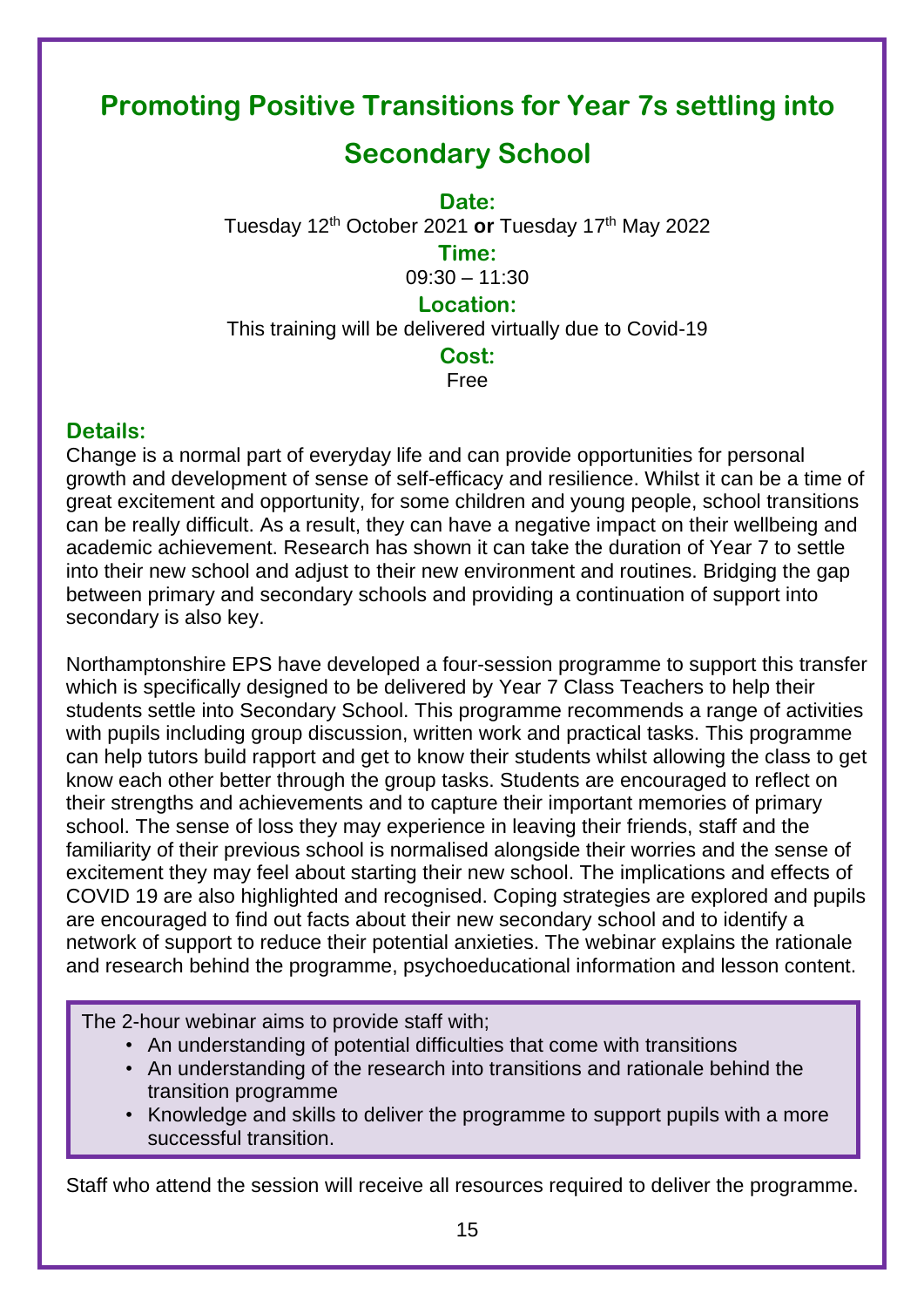This course is aimed at teachers, teaching assistants and pastoral support staff who work with all children and young people, and those with social, emotional and mental health needs.

To reserve a place please visit:

[Promoting Positive Transitions Year 7 12 Oct](https://www.eventbrite.co.uk/e/promoting-positive-transitions-for-year-7s-settling-into-secondary-school-tickets-166633608609)

**Promoting Positive Transitions Year 7 17 May**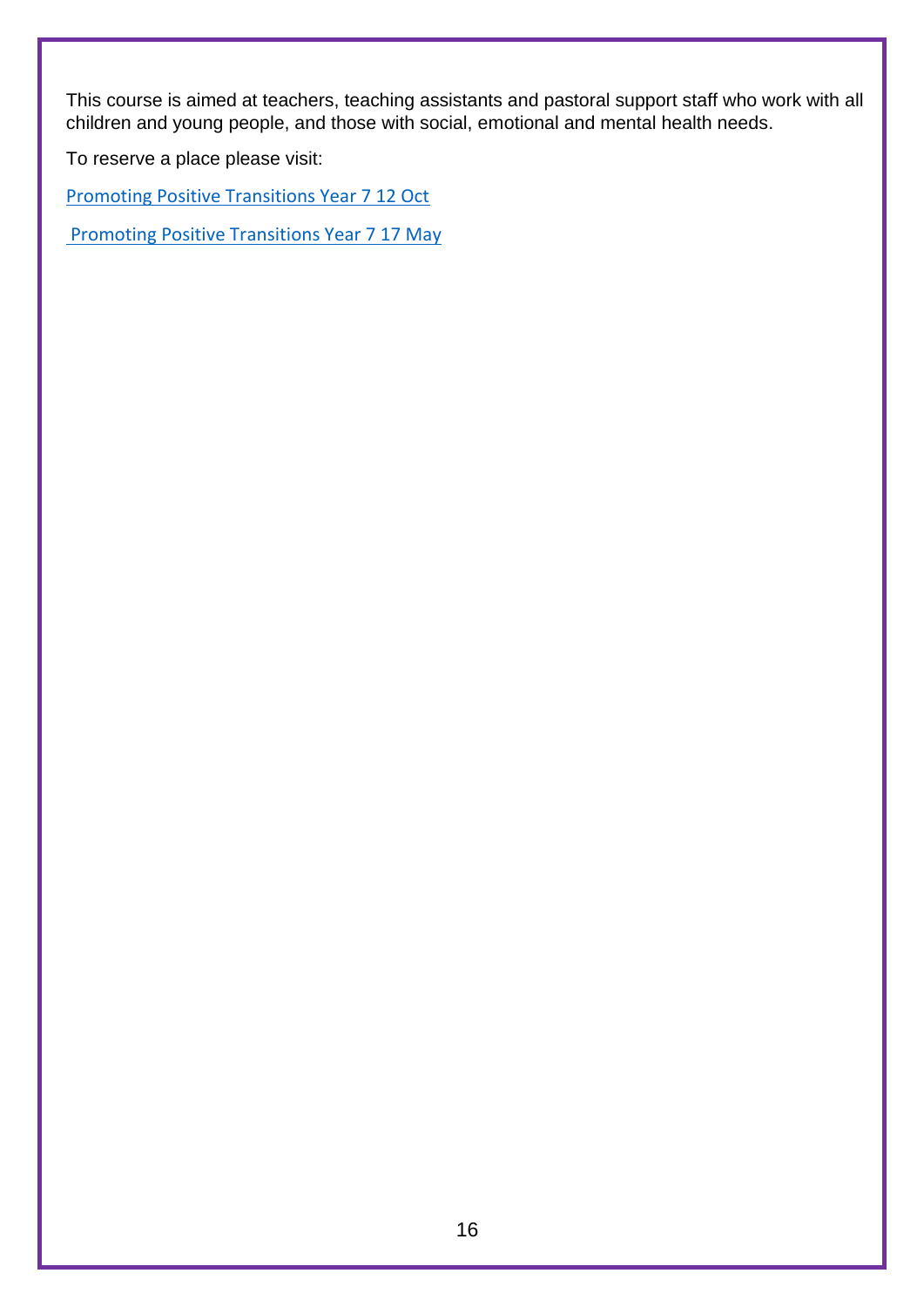### <span id="page-16-0"></span>**Promoting Staff Wellbeing**

**Date:** Thursday 18th November 2021

**Time:**

09:30 – 12:00

### **Location:**

This training will be delivered virtually due to Covid-19

### **Cost:**

Free

### **Details:**

This half day workshop is an initial exploration into promoting wellbeing for ourselves at work. We will start by reflecting upon the factors that impact upon public service professionals and the interplay between these and our personal wellbeing. In the second part we will take a look at several approaches to promoting our own wellbeing and use a reflective tool to analyse our personal situation. During the morning there will be time to share your thoughts, plan ahead and learn some relaxation techniques. This workshop is a pre-cursor to the tailor-made development programme the EPS can design for staff teams and organisations who are addressing staff wellbeing as part of their service development plan. It is suitable for both individuals or small groups and will be an enjoyable session in a safe space with professionals from similar working environments.

This half-day training aims to enable staff to:

- Recognise the potential impact of our work on staff well-being
- Reflect on stress, anxiety and compassion fatigue
- Learn about factors that promote positive mental health and emotional wellbeing
- Explore some resources that support staff both as individuals and as a whole team
- Consider how your organisation could further promote staff well-being in the future

This course is aimed at professionals working in education, health and care.

To reserve a place please visit [Promoting Staff Wellbeing.](https://www.eventbrite.co.uk/e/promoting-staff-wellbeing-tickets-166635841287)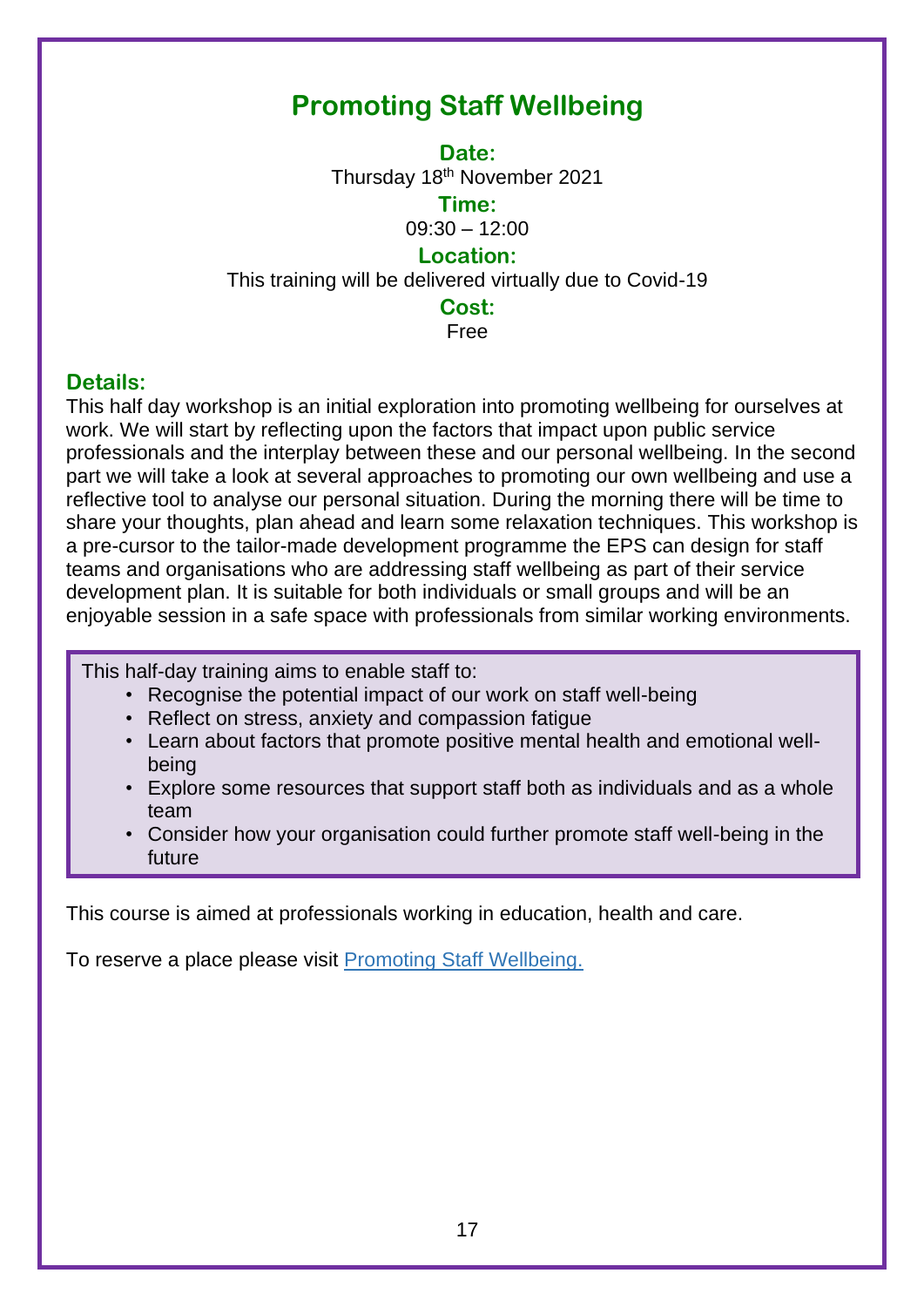### **Protective Behaviours – An Introduction**

**Date:**

<span id="page-17-0"></span>Tuesday 16th and 30th November 2021 **or** Thursday 10th and 24th February 2022

**Time:**

09:30 – 11:00

### **Location:**

This training will be delivered virtually due to Covid-19

#### **Cost:**

Free

### **Details:**

Protective Behaviours is a practical approach to working with children regardless of their ability. It has been used in different areas of life including; safeguarding, restorative justice, PSHE, anxiety management, deliberate self-harm, various mental health and emotional issues and as an empowering process for adults and children. It is important for staff working with children, to know where and when we feel safe and what to do when we don't feel safe. It can form a vital part of our own wellbeing and mental health, knowing when to seek help from others. It has been used in many Northamptonshire schools since the beginning of this century.

This online introduction of 2 x 90 minute sessions will give participants an awareness of:

- What is Protective Behaviours?
- Who Protective Behaviours is for and how it has been used.
- Feeling safe and what this means, especially during COVID-19.
- The two themes of Protective Behaviours and Early Warning Signs.
- How Protective Behaviours can be used with children in their setting, networks and strategies.
- Some resources to use in school.
- The benefits of the Foundation Training Course and how to access it online.

Protective Behaviours is one of the Building Blocks for Mentally Healthy Schools at the Essential Foundations Level within the Northamptonshire TaMHS Programme.

To reserve a place please visit:

Protective Behaviours - [an Introduction Nov 2021](https://www.eventbrite.co.uk/e/protective-behaviours-an-introduction-tickets-166637763035)

Protective Behaviours - [an Introduction Feb 2022](https://www.eventbrite.co.uk/e/protective-behaviours-an-introduction-tickets-166642655669)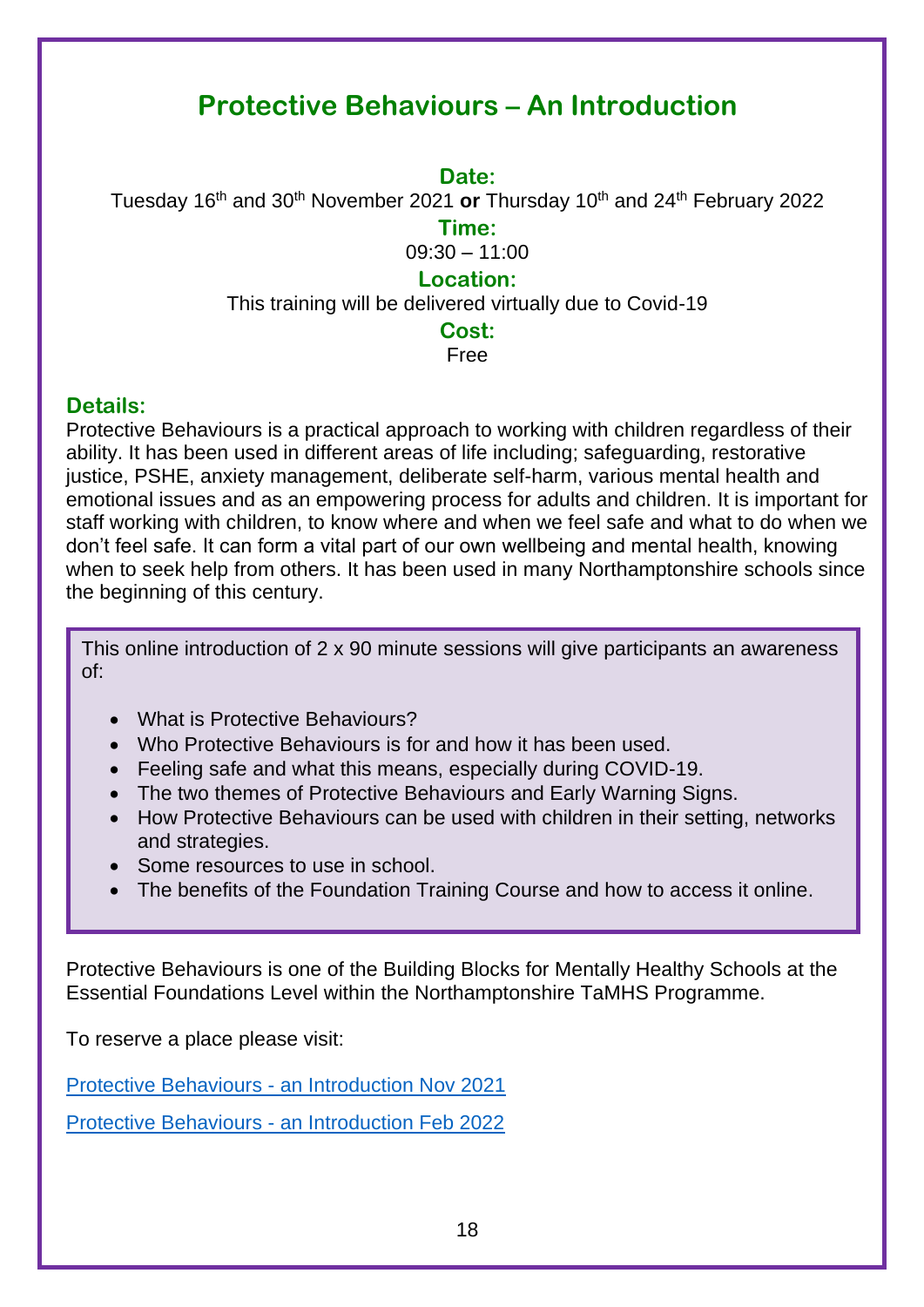### <span id="page-18-0"></span>**Restorative Approaches Awareness Session**

**Date:** Tuesday 19<sup>th</sup> October 2021

**Time:**

09:30 – 11:30

### **Location:**

This training will be delivered virtually due to Covid-19

### **Cost:**

#### Free

### **Details:**

Restorative Approaches are all about building relationships and underpinned by values of empathy, respect, honesty, acceptance, responsibilities and mutual accountability (Hull, 2012). Practicing RA in school is inspired by the philosophy and practices of restorative justice, which values and focusses on repairing the harm done to relationships and people over and above the need for blame and punishment. It is not a one-off intervention but an ethos. A whole school restorative approach is seen as one which embeds the restorative values and principles within teaching, learning, interacting and working together on a daily basis. RA can make schools safer, happier places for staff and pupils through creating a culture of inclusion, improving relationships and a greater sense of belonging. They enhance emotional literacy and enable a forward thinking, problem solving, community focused, peaceful process for resolving conflict.

This 2-hour session will give participants an awareness of;

- What are Restorative Approaches?
- The benefits of implementing Restorative Approaches in school
- How your school can embed Restorative Approaches

This course is aimed at teachers, teaching assistants and pastoral support staff who work with all children and young people, and those with social, emotional and mental health needs.

To reserve a place please visit [Restorative Approaches Awareness Session](https://www.eventbrite.co.uk/e/restorative-approaches-awareness-session-tickets-166643612531)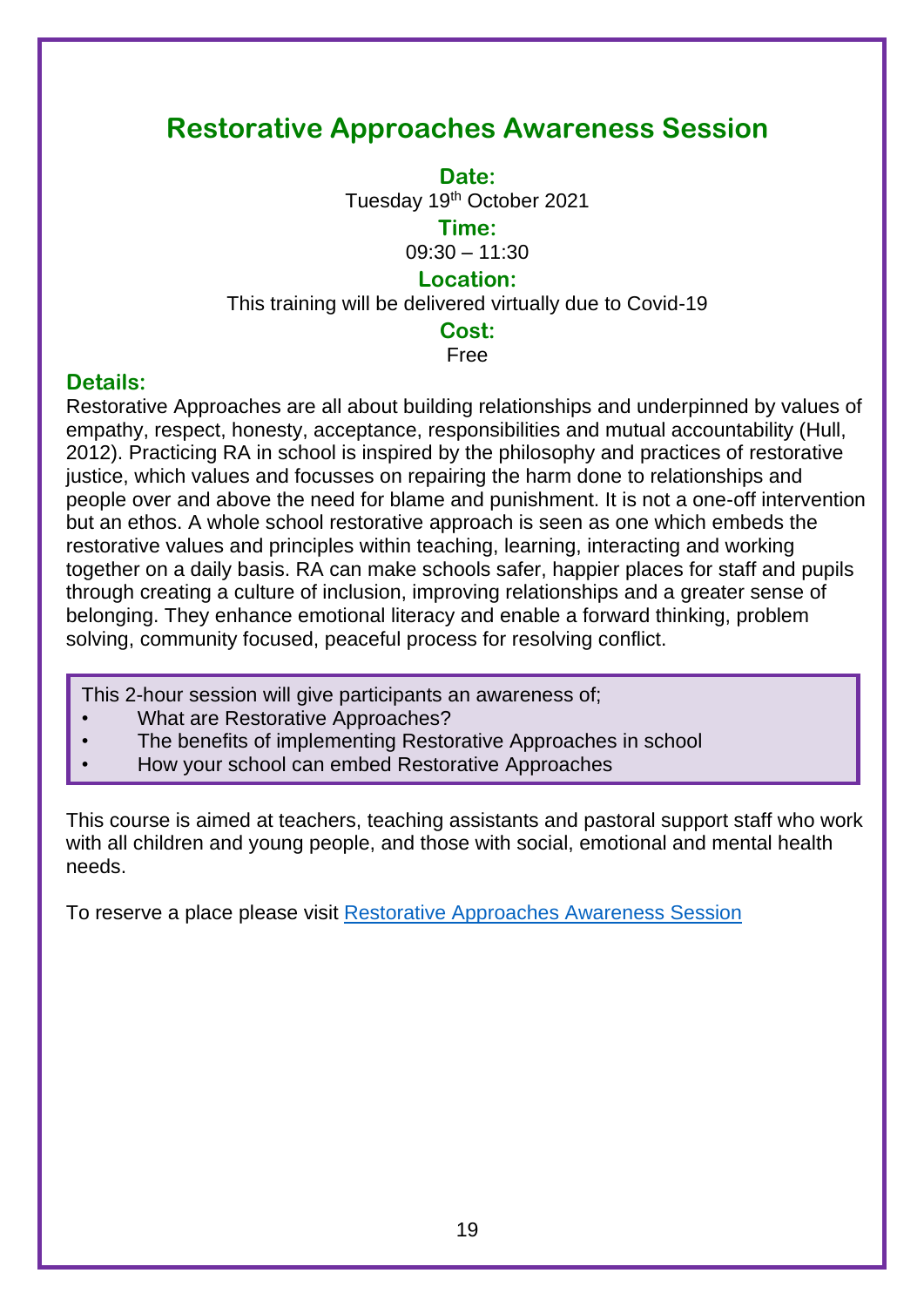### <span id="page-19-0"></span>**Solihull Approach in Action: A Reflective Practice**

### **webinar**

### **Date:**

Thursday 4th November **or** Wednesday 4th May 2022

### **Time:**

13:00 – 15:00

### **Location:**

This training will be delivered virtually due to Covid-19

### **Cost:**

### Free

This seminar is to enable practitioners who have completed the 2-day Foundation course:

- To consider any challenges arising in their day to day role (including from Covid 19)
- To review and apply the Solihull Approach model
- To engage in a confidentially facilitated group process that utilises the perspectives of the group to find ways forward

To reserve a place please visit

[Solihull in Action 4 November](https://www.eventbrite.co.uk/e/solihull-approach-tickets-167060986909) 2021

[Solihull in Action 4 May 2022](https://www.eventbrite.co.uk/e/solihull-in-action-a-reflective-practice-webinar-tickets-167876925403)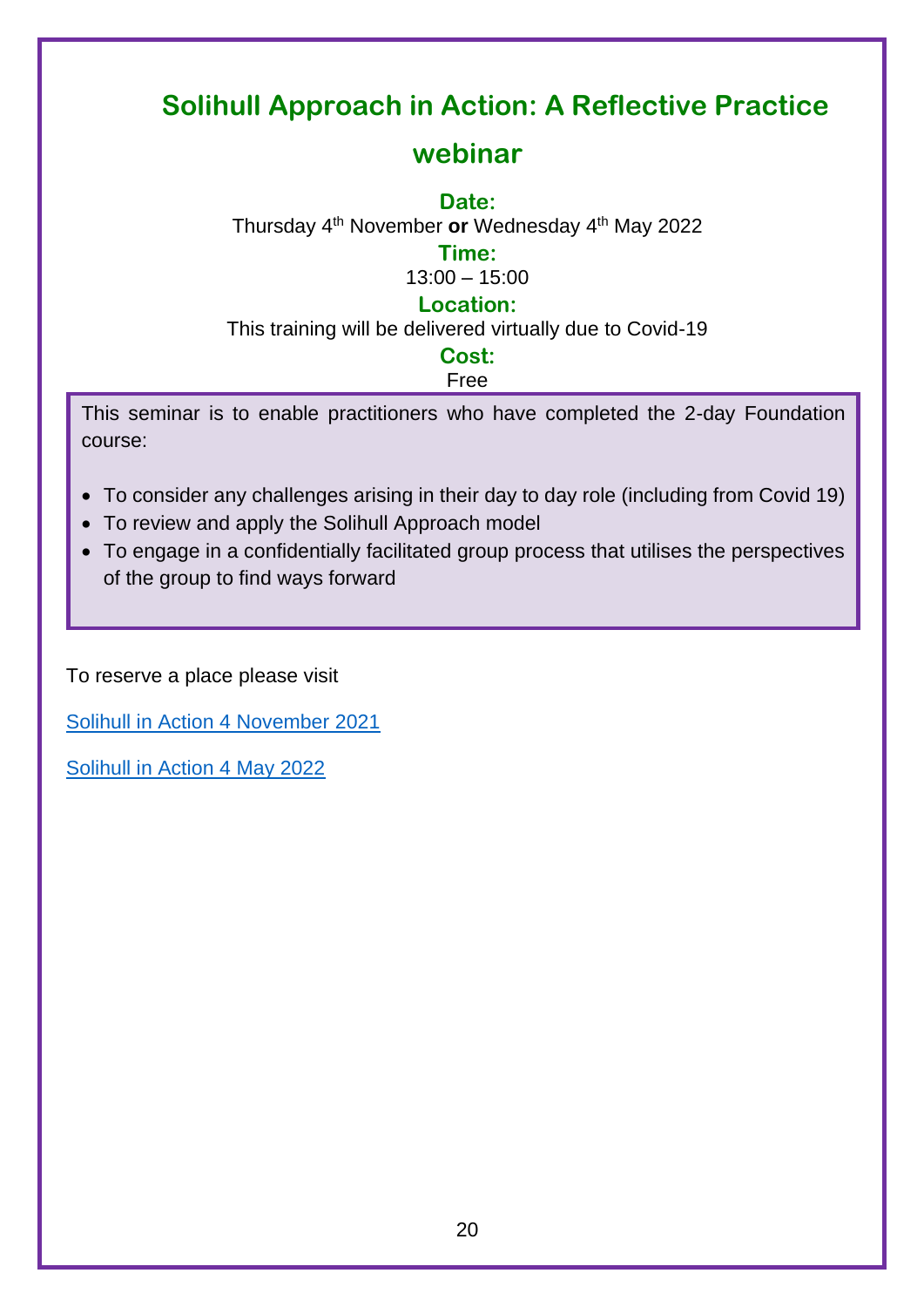### <span id="page-20-0"></span>**Top Tips for School Staff of Children in Care**

**Date:**

Thursday 3rd March 2022

**Time:**

09:30 – 12:00

### **Location:**

This training will be delivered virtually due to Covid-19

**Cost:**

Free

### **Details:**

The aims of this course are to give delegates a brief insight into attachment theory, in conjunction with implications for learning. The primary aim of attachment behaviour is to feel safe, so let's help children and young people in care to feel safe! We will be exploring a variety of practical strategies to help support children and young people in care across the age range (pre-school to secondary and post 16) that you can put into practice straight away. These will include anxiety reduction, the "5 Golden Rules" for Shame Busting, developing a relationship through task, Shared Attention, Matching Affect and PACE (Playfulness, Acceptance, Curiosity and Empathy). Suitable resources will also be suggested, together with the overarching message that due to the neuroplasticity of the brain, as well as providing a safe haven at school for children and young people in care, there is indeed hope for improved life chances. YOU can make a difference!

This workshop will enable professionals who work with children and young people in any key stage to:

- Explore attachment theory and what this means for our Children in Care.
- Understand how a lack of secure attachment may contribute towards feeling unsafe and what behaviours you may see in the classroom/setting.
- Consider ways to support children and young people in care within the school environment in order to help them feel safe, thereby enhancing their life chances. (Difficulties experienced are likely to become more complex with age and especially if some areas of need are not met.)
- Have hope that they can make a difference.

This course is aimed at teachers, teaching assistants and pastoral support staff who work with all children and young people, and those with social, emotional and mental health needs.

To reserve a place please visit [Top Tips for Staff of CIC](https://www.eventbrite.co.uk/e/top-tips-for-school-staff-of-children-in-care-tickets-167047735273)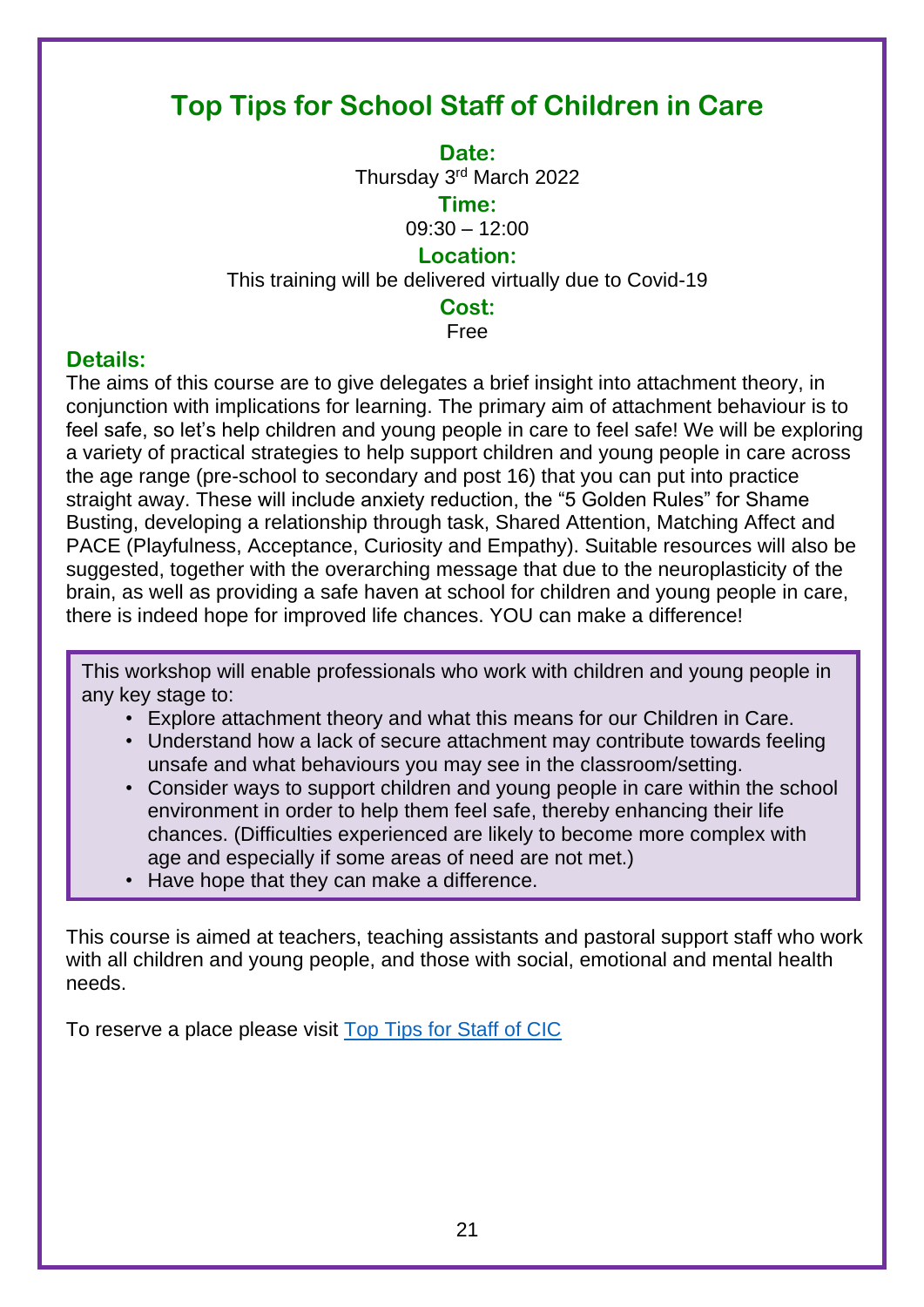### **Recommended Externally Sourced Training**

### <span id="page-21-2"></span><span id="page-21-1"></span><span id="page-21-0"></span>**Drawing and Talking: Foundation and Advanced course Foundation Training:**

'Drawing and Talking' is an experiential rather than theory based training programme designed for anyone working with children, young people or adults who may be suffering from trauma or poor mental health. Participants learn how to put this simple technique into practice including how to get started, how to run a session and how to deal with common problems which can arise. The training also aims to enable participants to:

- Understand the importance of giving pupils time and space to draw and talk in the presence of a supportive and attentive adult.
- Know how to use the process to help children who are struggling to process difficult emotions and possibly displaying worrying behaviour.
- Know where further help and resources can be accessed.

### <span id="page-21-3"></span>**Advanced Training:**

This training enables adults to gain a greater understanding of the therapeutic nature of the work involved and to be able to apply it in a variety of situations, including groups and sand play. Questions can be asked about current work you are doing 1:1 with children, building and affirming the skills already learnt in Foundation Training.

The Advanced Training also aims to enable participants to:

- Review the process of Drawing and Talking (Foundation Level).
- Learn how to use Drawing and Talking with small groups of children.
- Evaluate the progress of pupils using this process.
- Access support/advice in running group interventions.

Professionals must have completed the 'Foundation Training' in order to access the 'Advanced Training'.

More information can be found on the [Drawing and Talking Website.](https://drawingandtalking.com/)

### **Protective Behaviours**

<span id="page-21-4"></span>Protective Behaviours (PBs) provides a framework for personal safety, selfesteem, resilience and confidence building. PBs is for anyone who lives and/or works with children, young people, or adults. While the

### In partnership with



North **Northamptonshire** Council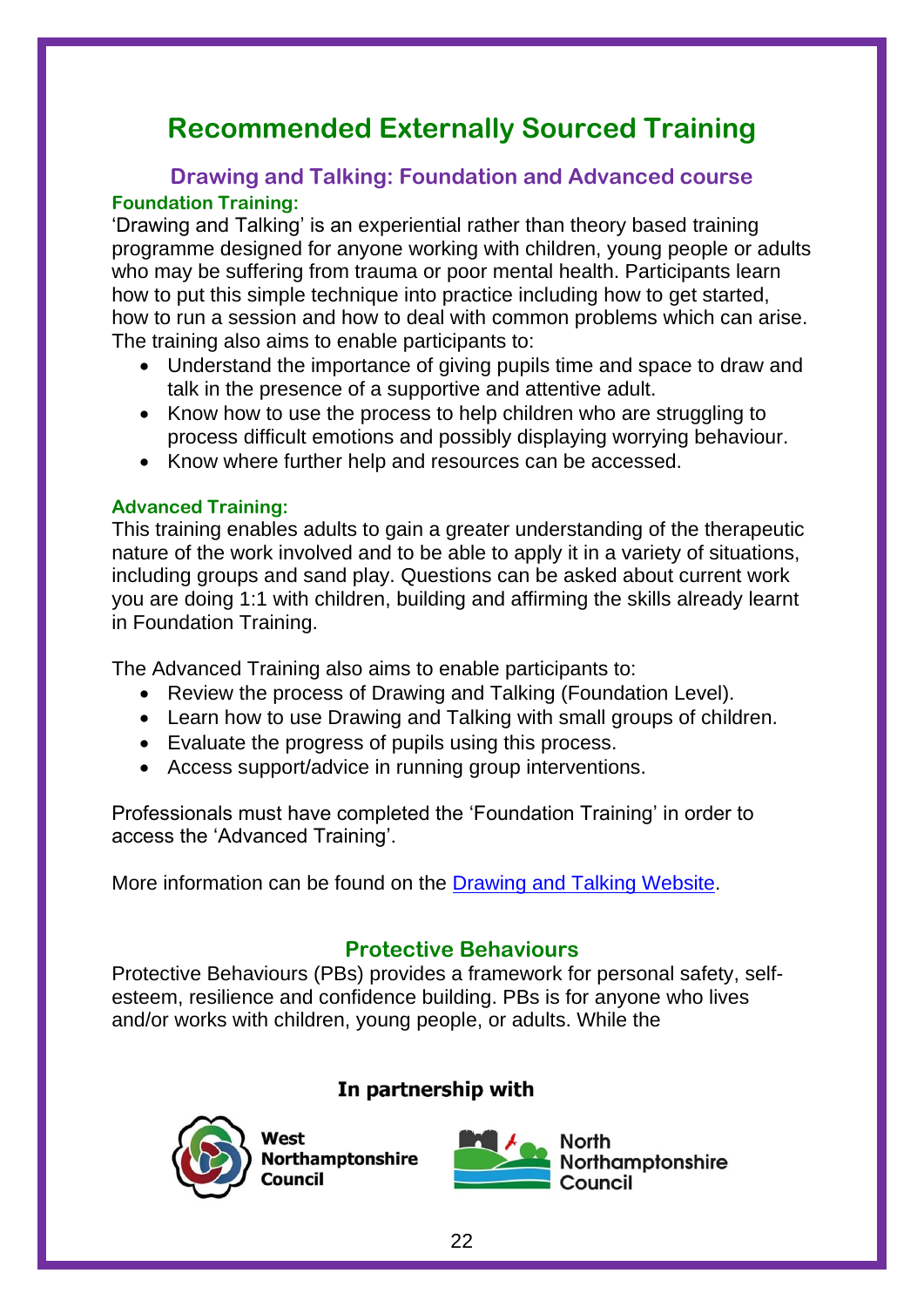Northamptonshire TaMHS Programme provides an in county 1-day Introductory course, **Protective Behaviours Foundation** is a 2-day course which covers this approach in greater depth - including the 5 elements of the PB process and provides opportunities to experience the 7 strategies in action. Attending a 2-day course provides individuals with an opportunity to develop their knowledge of Protective Behaviours and build confidence in applying it – while also helping to identify areas for future development.

### <span id="page-22-0"></span>More Information can be found on the [Protective Behaviours Website](https://www.protectivebehaviourstraining.co.uk/courses/foundation) **Solihull Foundation Training and Solihull Parent Group Facilitator Training**

A nationally recognised and locally endorsed theoretical approach to working practically with children of school age and their parents/carers The Solihull Approach focuses attention on promoting the emotional well-being and mental health in infants, children, adolescents and families. It draws on psychodynamic theories, child development, including attachment and behaviourism, and brings them together in a practical way. The model integrates the concepts of Containment; Reciprocity & Behaviour Management.

#### <span id="page-22-1"></span>**Solihull Foundation Training**

The 'Solihull Approach' enables people to recognise how behaviour is a sign of the extent to which both children and adults feel understood and able to deal with their emotions at that time. For example, when feeling overwhelmed and not understood, many people are likely to behave in ways that get noticed. Use of the approach enhances relationships between staff and children; and staff and parents: as well as between colleagues.

#### <span id="page-22-2"></span>**Solihull Parent Group Facilitator Training**

Solihull Approach Parenting Group is designed for families with children age 0-18 years. Groups, for parents/carers, are usually run in the following age ranges: approx. 0-4 years; 5-11 years; 12-18 years. The aim of the group is to promote understanding of children's behaviour within the context of their *developmental age* and issues; to increase confidence and self-esteem in both parent and child; to develop a framework for thinking about parent/child relationships, which can be developed into a life-long skill. It gives parents/carers strategies for repair when things go wrong; promotes reciprocity in parent/child relationships, alongside reflective, sensitive and effective parenting.

More information can be found at [The Solihull Approach website.](https://solihullapproachparenting.com/book-now-on-training/)